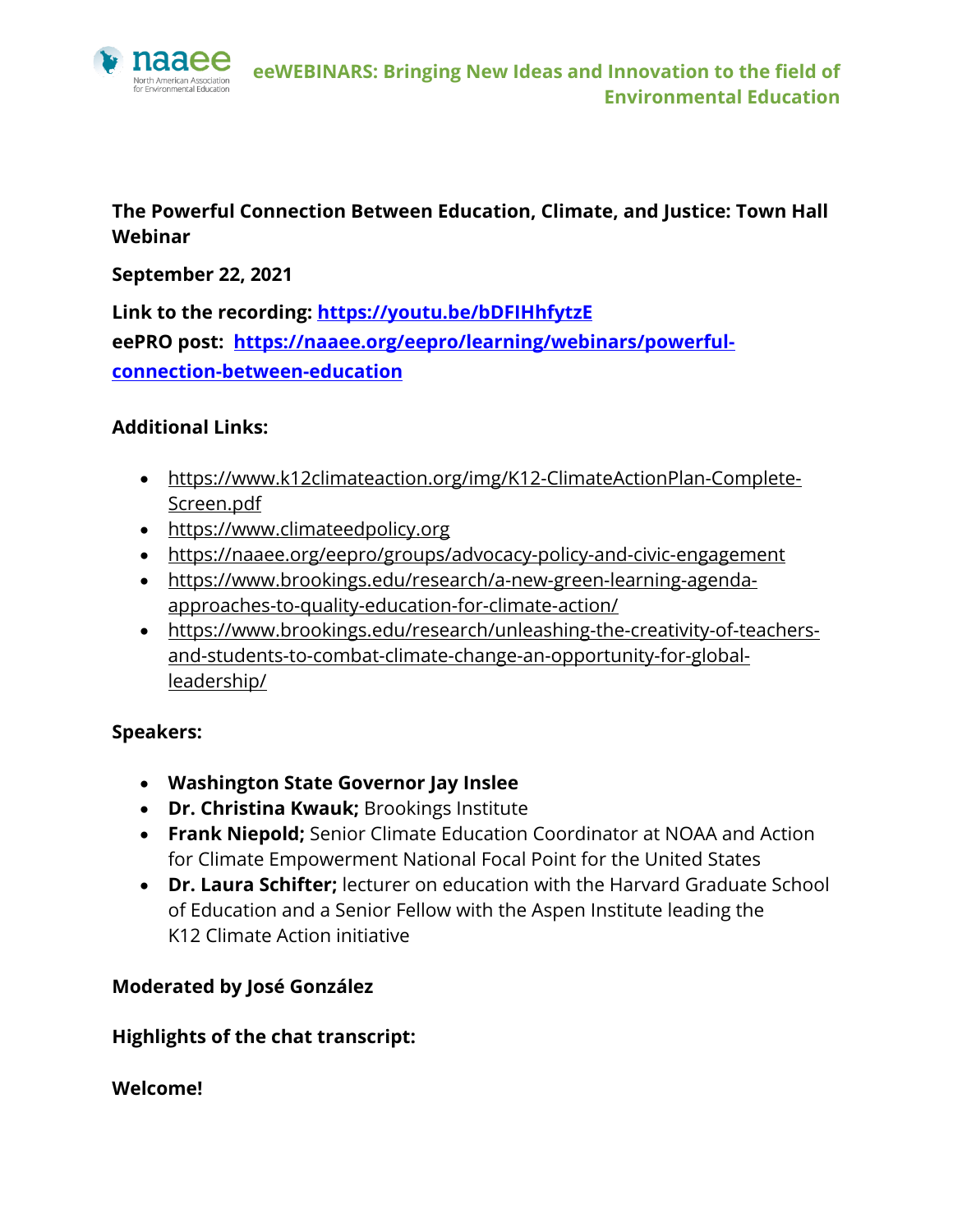

- **Share your name, affiliation, and where you're calling in from in the chat.**
- From Josh Sendejar to Host and Panelists:
	- o Josh Sendejar Texas Water Development Board; Austin, TX
- From Karolyn Burns to Host and Panelists:
	- o Karolyn Burns, The CLEO Institute. Tallahassee FL office
- From Jihan Grettenberger to Everyone:
	- o Hello! Jihan with LOTT Clean Water Alliance in Olympia, Washington
- From Laura Schifter to Everyone:
	- o Hi Everyone! Laura Schifter, K12 Climate Action
- From Jenna Kallestad to Everyone:
	- o Hi All, Jenna from Columbia Springs in Vancouver WA!
- From Pauline Schafer to Everyone:
	- o Pauline Schafer, REACH Museum in Richland, WA
- From Lorianne Donovan to Everyone:
	- o Lorianne Donovan Educational service District Washington State
- From ALISON LOUKEH to Everyone:
	- o Alison Loukeh, southern California
- From Josh Ruddick to Host and Panelists:
	- o Josh Ruddick AZ Project WET, Tucson Arizona.
- From Sean Lundblad to Everyone:
	- o Sean Lundblad; Washington State Department of Ecology, Air Quality Program
- From Gail Kramer to Everyone:
	- o Gail, with Pacific Education Institute, Olympia.
- From Janice Elvidge to Everyone:
	- o Janice, NPS Lake Roosevelt NRA, Coulee Dam, WA
- From Kate Goss to Host and Panelists:
	- o Kate Goss with Preston-Werner Ventures from Colorado
- From Denise Buck to Everyone:
	- o Hello, Denise with Pacific Education Institute WA!
- From Donna Volkmann to Everyone:
	- o Hi! Donna Volkmann with Get2Green at Fairfax County Public Schools in Virginia
- From Louise Prescott to Everyone:
	- o Hi! Louise at the California Academy of Sciences, in San Francisco, CA
- From Kari Elling to Everyone: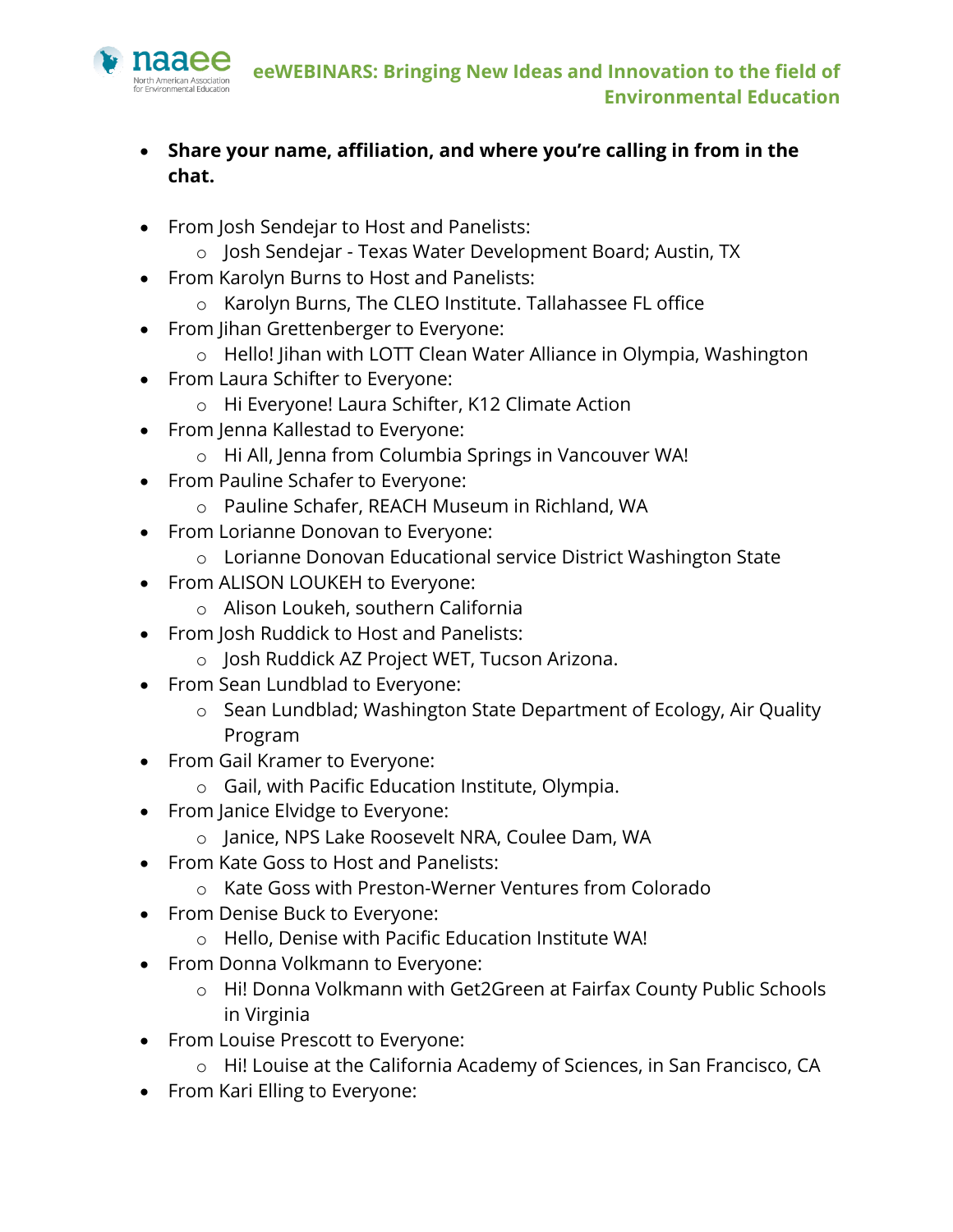

- o Kari Ann Elling, Pierce County Environmental Educator
- From John Olson to Everyone:
	- o John Olson, Metropolitan State Univ. Minnesota
- From Emily Flaherty to Host and Panelists:
	- o Emily Flaherty; Salem Sound Coastwatch, Salem MA
- From Eric Rensel to Host and Panelists:
	- o Eric Rensel Penfield, PA
- From Caroline Mellor to Everyone:
	- o Hello Caroline Mellor, WA Dept of Ecology
- From nancy lui to Everyone:
	- o Hi, Nancy with Ecology in Seattle
- From Emily Volz to Host and Panelists:
	- o Hello Emily Volz from NatureBridge Olympic National Park
- From Laura Tucker to Host and Panelists:
	- o Hello! Laura Tucker here. Another Inslee fan from WA; Jefferson County Climate Action Committee
- From Anita Grove to Everyone:
	- o Anita Grove, Apalachicola National Estuarine Research Reserve in Apalachicola. Florida
- From LaTrina Antoine to Everyone:
	- o LaTrina Antoine, D.C. Witness (Washington, DC)
- From William Spitzer to Host and Panelists:
	- o Hi! Billy Spitzer from the Hitchcock Center for the Environment in Amherst, Mass, and part of the CLEAN network, and Coalition for Climate Education Policy.
- From Nigora Erkaeva to Host and Panelists:
	- o Nigora Erkaeva, zooming in from Michigan, I am an education specialist for the Southeast Michigan Stewardship Coalition (SEMIS).
- From Andrew Wineke to Everyone:
	- o Hello, I'm Andy Wineke with the Department of Ecology's Air Quality Program, joining from University Place, Wash.
- From Sierra Rotakhina to Everyone:
	- o Sierra Rotakhina, Auburn WA, Washington State Department of Health
- From Jessica Monaghan to Host and Panelists:
	- o Greetings from NJ! Jess- from Teacher Preparation at Princeton University.
- From Nicole Avendaño to Everyone:
	- o Pierce County, WA (land of Puyallup, Nisqually, Squaxin Island, & Muckleshoot people)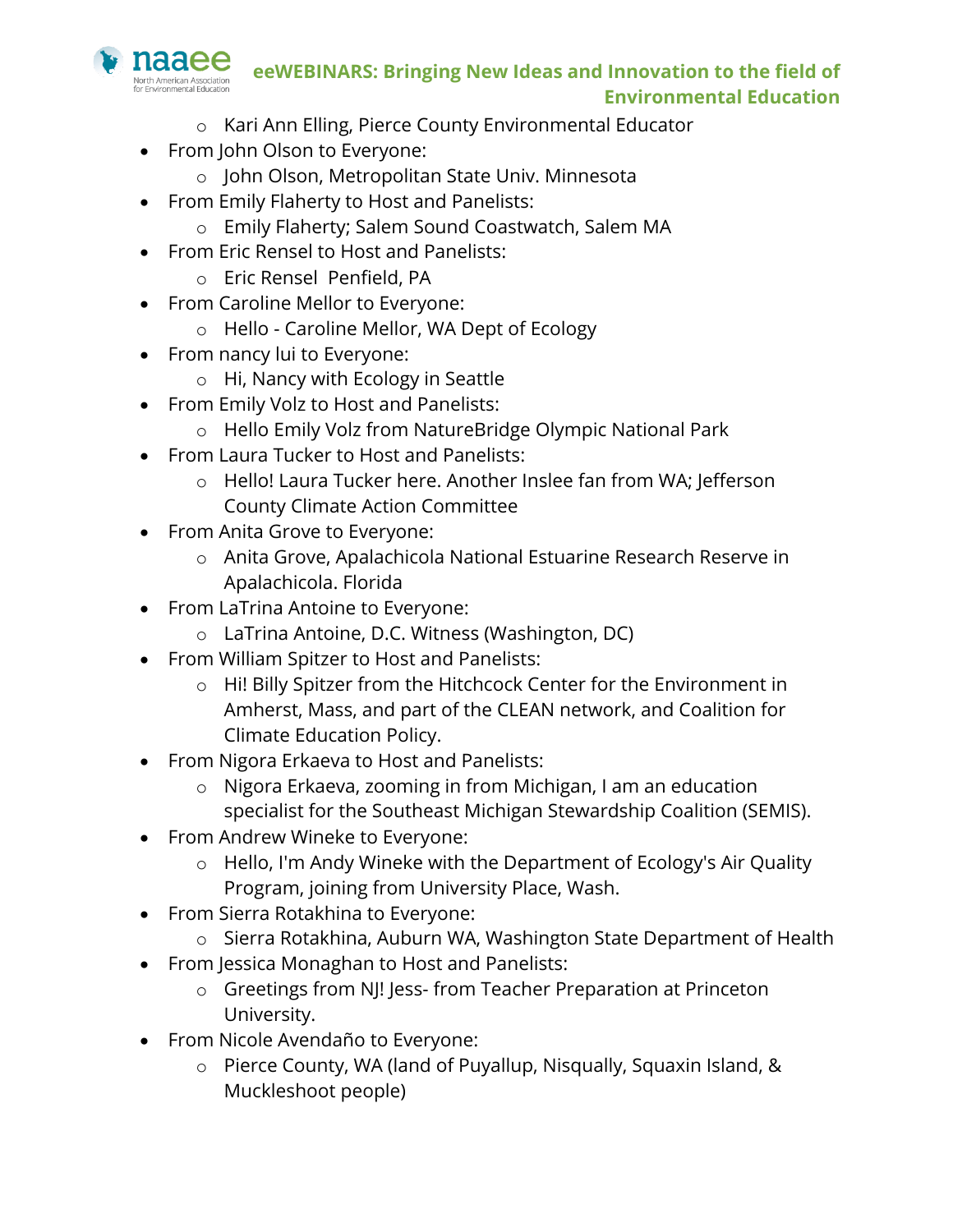

- From Leah Higgins to Everyone:
	- o Leah Higgins, Huron Pines AmeriCorps Member, MI
- From Chris Crosgrove (captioner, he, him) to Host and Panelists:
	- o Lincoln, NE
- From Heather Bearnes-Loza to Everyone:
	- o Hi al! Heather Bearnes-Loza, Department of Ecology, Seattle, WA
- From BRYN WELLER to Host and Panelists:
	- o Bryn Weller, from Bryn Weller (Conservation) Photography in Newport, KY/Cincinnati, OH
- From Erica Meier to Everyone:
	- o Hello! Erica Meier calling in from Asheville, NC (Cherokee land). Graduate research assistant at Clemson focused on civic engagement in environmental education.
- From Ian Kindle to Everyone:
	- o Ian Kindle, Easton PA, Eastern region Pennsylvania State Parks
- From Sandy Scholar to Host and Panelists:
	- o Sandy Scholar, Rockwood, ME a friend of Krishna Roy's
- From Deb Morrison to Everyone:
	- o Deb L Morrison, University of Washington. Www.debmorrison.me, www.climetime.org
- From Ana Salgado to Host and Panelists:
	- o Florida, marine science educator
- From Katie Vincent to Everyone:
	- o Hello from Municipal Water District of Orange County California
- From SUVANKAR DEY to Everyone:
	- o Hi....I'm Suvankar Dey from Kolkata, India.
- From Sonja Gomez to Everyone:
	- o Hi! Sonja Gomez with East Bay Regional Park District, Fremont, CA
- From Claudia Pineda Tibbs (they/them/elle) to Everyone:
	- o ¡Hola! Claudia Pineda Tibbs with Monterey Bay Aquarium in Monterey, California.
- From Elizabeth Crawford to Host and Panelists:
	- o Hi from Wilmington, NC :)
- From Manuela Mejia to Everyone:
	- o Manuela Mejia (Boulder, CO)
	- o University of Colorado Boulder (employee)
	- o Miami University (Master's student)
- From Sarah Johnson to Everyone:
	- o Sarah Johnson in Carbondale, Colorado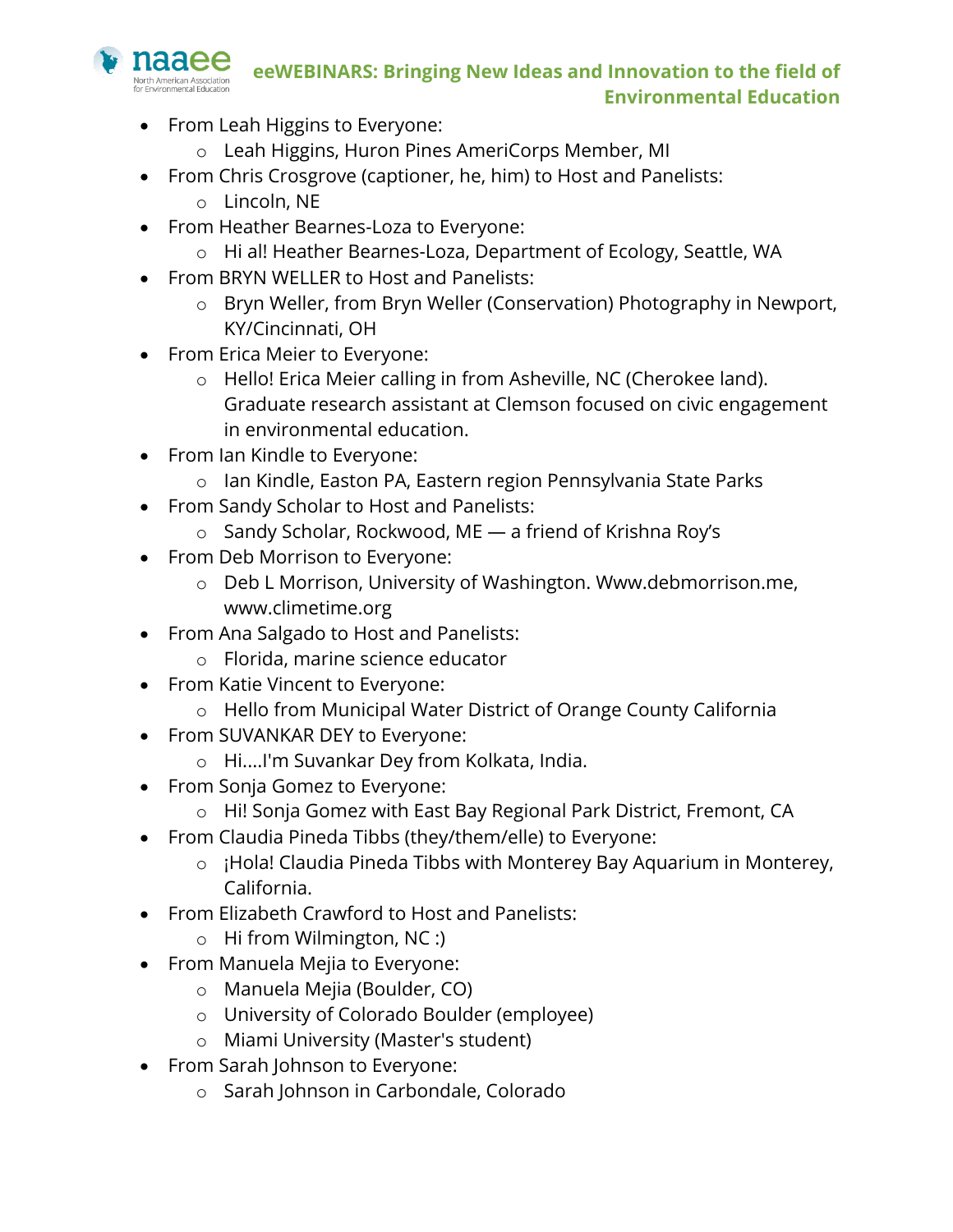

- From Tami Neilson to Everyone:
	- o Tami Neilson, WA State Department of Ecology
- From Will Parish to Host and Panelists:
	- o Hi Governor Inslee! I still remember our great convo re CA and Enviro Lit during the 2018 Global Climate Summit in SF!
- From Carter McBride to Host and Panelists:
	- o Carter McBride Land of the Methow, WA. North Cascades Institute Twisp, WA
- From Michelle Tucker to Everyone:
	- o Hello Michelle Tucker from EPA R10 in Seattle
- From Hannah Cooke to Host and Panelists:
	- o Hannah Cooke; PhD students at University of Connecticut, studying Science Education; former high school environment sci teacher
- From Maggie Allen to Everyone:
	- o Hi, this is Maggie Allen from NOAA's Office of Education (based in the DC area or the traditional lands of the Piscataway)
- From T'Noya Thompson to Host and Panelists:
	- o Hi everyone! T'Noya Thompson, NAAEE. Houston TX
- From Laura Tyler to Host and Panelists:
	- o Laura T
- From Estrella Risinger to Host and Panelists:
	- o Estrella Risinger (Association for Environmental & Outdoor Education, AEOE) joining from Oakland, CA - ancestral territory of Chochenyo Ohlone
- From Bart Merrick to Everyone:
	- o Bart Merrick NOAA Chesapeake Bay Office Easton MD
- From Betty Olivolo to Everyone:
	- o Betty O, NAAEE, Kittery, ME
- From Leslie Grove to Host and Panelists:
	- o Leslie Grove, Hagerman Fossil Beds National Monument (Hagerman, Idaho)
- From Staci Wong to Everyone:
	- o Staci Wong from the Aquarium of the Pacific in Long Beach, CA
- From Elise Trelegan to Host and Panelists:
	- o Elise Trelegan, NOAA Chesapeake Bay Office, calling in from Salisbury MD (Nanticoke land)
- From Anne Umali, NAAEE (she/her) to Everyone:
	- o Hello! Anne joining from Arlington, VA, NAAEE :)
- From Elizabeth Schmitz to Everyone: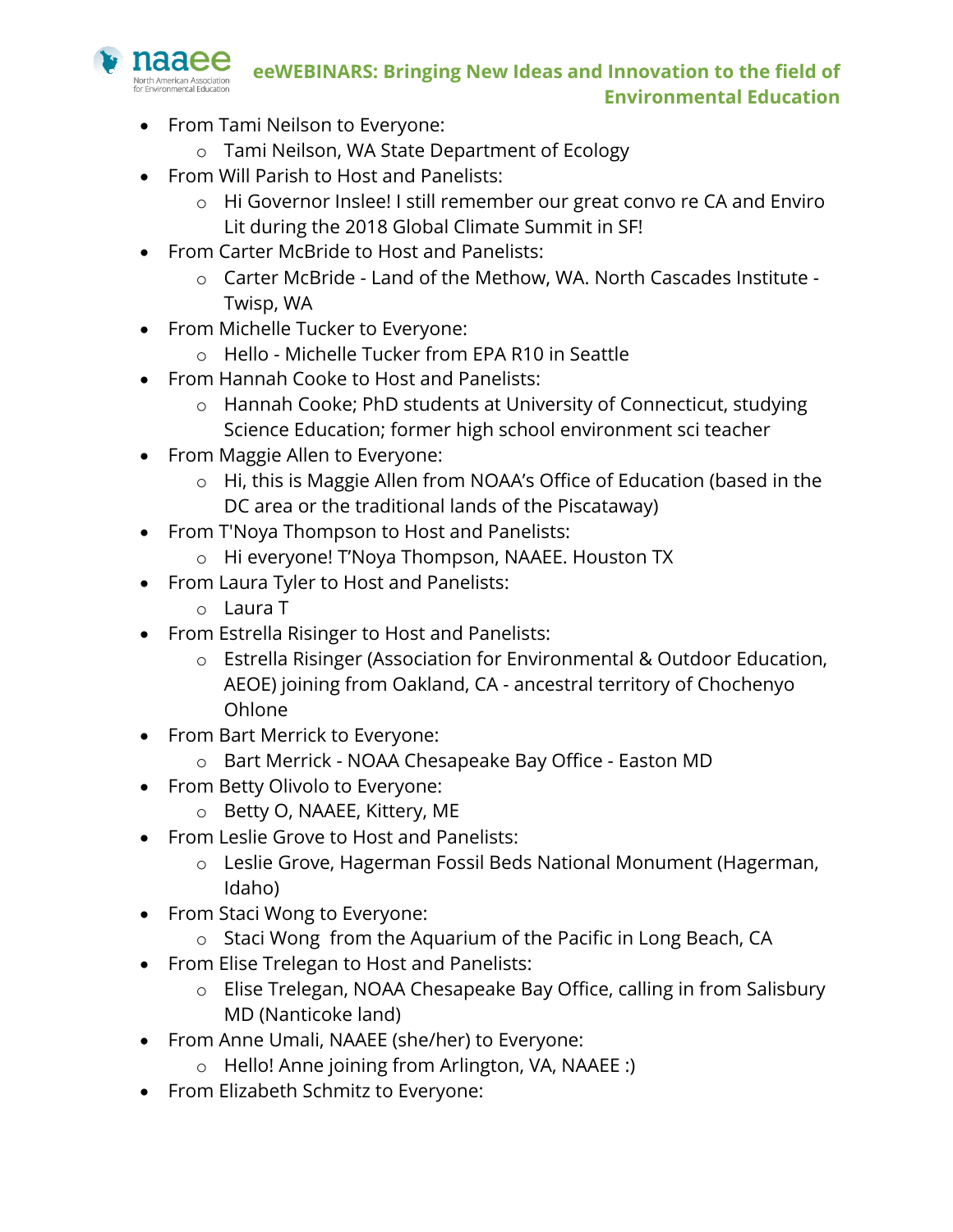

- o Elizabeth Schmitz, Environmental and Sustainability Education Program Supervisor at WA OSPI. Joining from Olympia, WA
- From Krishna K. Roy to Host and Panelists:
	- o Greetings and thank you Governor Inslee! Cheers, Krishna Roy
- From Rich Preyer to Everyone:
	- o Hi, this is Rich Preyer, NC Arboretum in Asheville NC
- From Stephanie Bishop to Everyone:
	- o Stephanie Bishop, South Sound GREEN Program, Olympia, WA
- From Angie Fritz to Everyone:
	- o Angie Fritz, Washington Dept. of Ecology, Communication and public engagement
- From Emily Fano to Host and Panelists:
	- o Hi Emily Fano, National Wildlife Federation in New York City!
- From Chris Metropolis to Host and Panelists:
	- o Chris Metropolis, EcoSchools at the Toronto District School Board
- From Tracey Ritchie to Everyone:
	- o Hello to this INCREDIBLE panel! Tracey Ritchie, VP of Education and Engagement for National Park Foundation based in DC
- From Gabi Esparza to Everyone:
	- o Gabi, Seattle Aquarium, Newcastle, WA
- From Lara Tukarski to Everyone:
	- o Lara Tukarski--Olympia, WA. I am the South Sound FieldSTEM Coordinator for the Pacific Education Institute here in Oly.
- From Tim Zimmerman to Host and Panelists:
	- o Tim Zimmerman, NOAA OEd (but in MA)
- From Debra Moniz to Everyone:
	- o Debra from Cedar Tree Foundation in Boston, hello !!
- From Ian Fawley to Everyone:
	- o Hi! Ian Fawley Washington State Department of Ecology, Toxics Cleanup Program Outreach, Bellingham
- From Hannah Newell to Host and Panelists:
	- o Hannah Newell, Whatcom Coalition for Environmental Education, located in Whatcom County, ancestral territory of lummi and nooksack people
- From Joni Roberts to Host and Panelists:
	- $\circ$  Hello, I am the founder of Evolution University and creator of a new and exciting EVOLVE Sustainability Framework. Let's connect. https://www.evolution.university/ and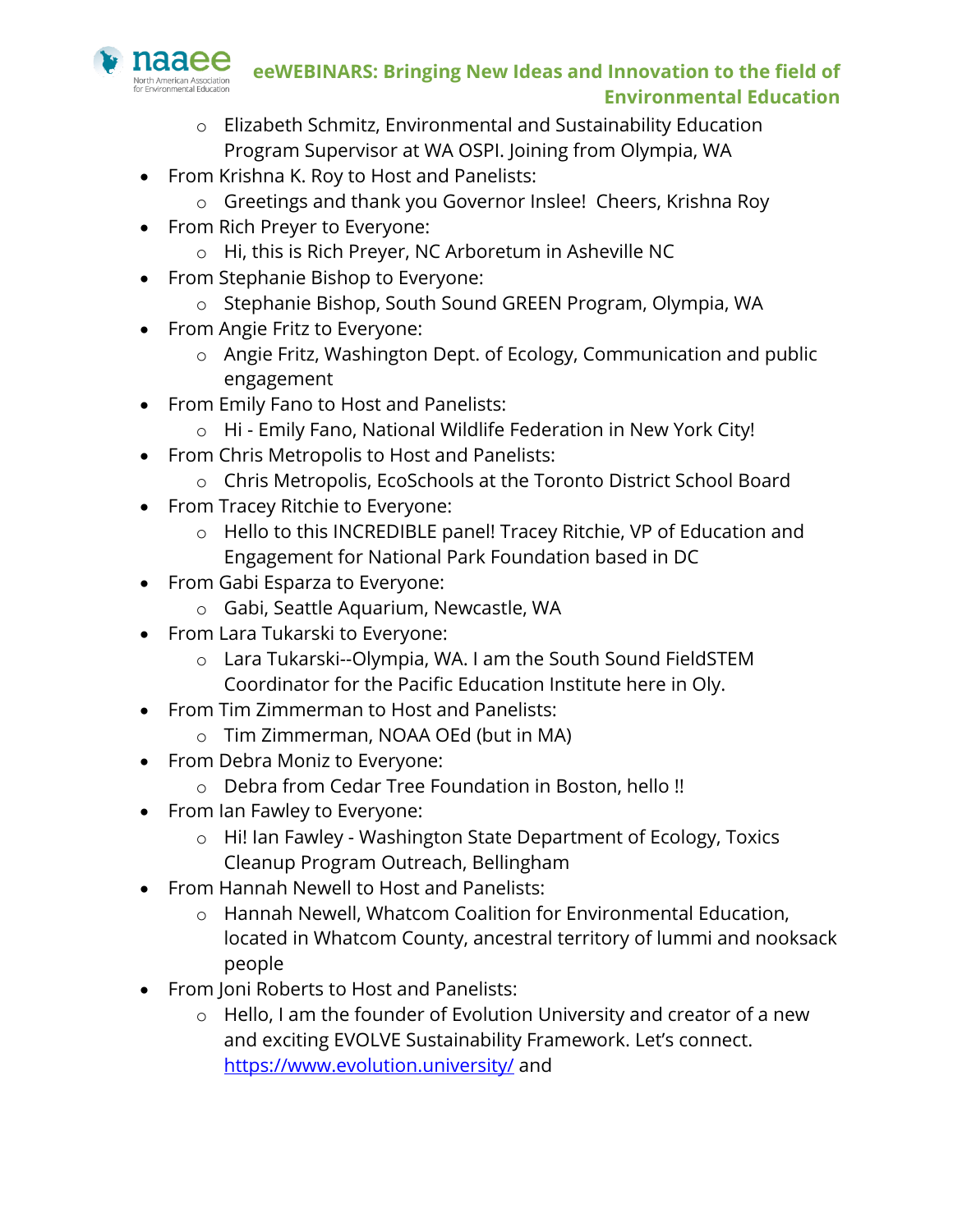

https://www.linkedin.com/in/joniroberts/ and based in Jacksonville, Florida

- From John-Michael Bloomquist to Everyone:
	- o Hello! This is John-Michael (J-M), I'm with NOAA in DC
- From Larissa Johnson to Everyone:
	- o Calling in from the Piscataway lands in Rockville, Maryland Department of Environmental Protection
- From BRYN WELLER to Host and Panelists:
	- o What's the name of the book?
- From Anne Umali, NAAEE (she/her):
	- o All We Can Save, edited by Ayana Elizabeth Johnson & Katherine K Wilkinson
- From Angie Sagliani to Everyone:
	- o Hello! Greetings from Chumash land in Ventura CA
- From Laura Tyler to Host and Panelists:
	- o Laura Tyler School Specialist EarthGen, Washington State
- From Marie Noel to Everyone:
	- o Marie from Greensboro, NC, non-formal educator. Hi all!
- From Priscilla Brotherton to Host and Panelists:
	- o Priscilla B Bellingham Washington RE Sources Sustainable Schools
- From Hanae Bettencourt to Everyone:
	- o Hanae, Education Manager at Seattle Audubon
- From Carter McBride to Host and Panelists:
	- o What's up Jose!!! Great to see you.
- From Nimrat Obhi to Host and Panelists:
	- o Nimrat Obhi, Beyond Benign, I am personally calling from the traditional lands of Algonquin Anishinaabe (Ottawa, Canada)
- From CARRIE Roach to Everyone:
	- o Lands of the Tequesta, SEFL, Everglades Watershed, Climate Justice Chaplain
- From Ashley James to Everyone:
	- o Ashley James from NYC-Environmental Health Coordinator at WE ACT
- From SUVANKAR DEY to Everyone:
	- o I'm Suvankar Dey from India
- From Gretchen Pflueger to Host and Panelists:
	- o Gretchen Pflueger, Bellingham Public Schools Grant Writer and board member for Wild Whatcom, a local nonprofit focused on environmental edu and stewardship.
- From Angie Sagliani to Everyone: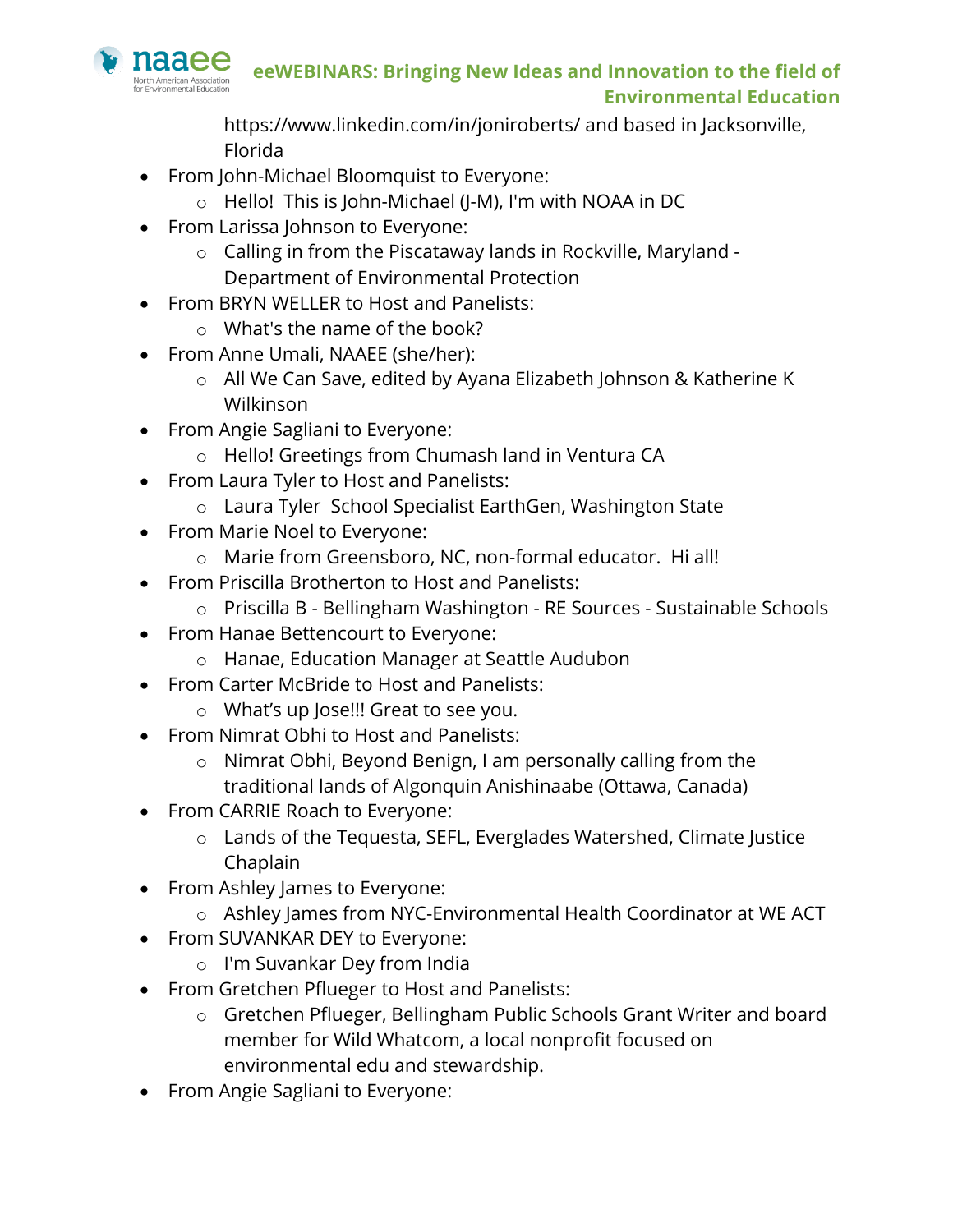- o I'm a humane educator
- From Mikaela Montanari to Everyone:
	- o Mikaela Montanari- Snohomish Conservation District
- From Laura Tyler to Host and Panelists:
	- o Duwamish

naaee orth American Association

- From Alessandro Molina to Everyone:
	- o Alessandro Molina EPA Region 10. Currently in Carbondale, CO and I see I'm not the only one!
- From Janice Elvidge to Everyone:
	- o Janice, also The River Mile Network, Columbia River Watershed network for educators and scientists. therivermile.org
- From Amy Rusev Dawley to Host and Panelists:
	- o Amy Dawley in Spokane, WA (working on climate science curriculum with Braided Education)
- From martha Brady to Everyone:
	- o Martha Brady, Global Health Consultant, NYC
- From Frank Niepold, NOAA Climate to Host and Panelists:
	- o Hi, Frank Niepold, NOAA senior climate education program manager, coordinator and Action for Climate Empowerment National Focal Point for the United States.
- From Kristin TePas to Everyone:
	- o Good afternoon! Kristin TePas, IL-IN Sea Grant
- From Eric Havel to Host and Panelists:
	- o Eric Havel, Community Resources for Science / Climate Science Educator, Oakland, CA - Ohlone Lands
- From Suzanne Hebert to Everyone:
	- o Hello! Suzanne Hebert from the Water Resources Education Center in Vancouver, WA.
- From Bridget Cervero to Everyone:
	- o Bridget Cervero- The Maritime Aquarium, Norwalk, CT
- From Julia Berg to Everyone:
	- o Good Morning! My name is Julia Berg, and I am the Director of Education at the Foss Waterway Seaport in Tacoma.
- From Becky Bronstein to Host and Panelists:
	- o Becky Bronstein, EarthGen, Seattle
- From Will Parish to Host and Panelists:
	- o I'm with Ten Strands in San Franciscos. Non profit tugboat working the supertanker of public education in CA helping maneuver the super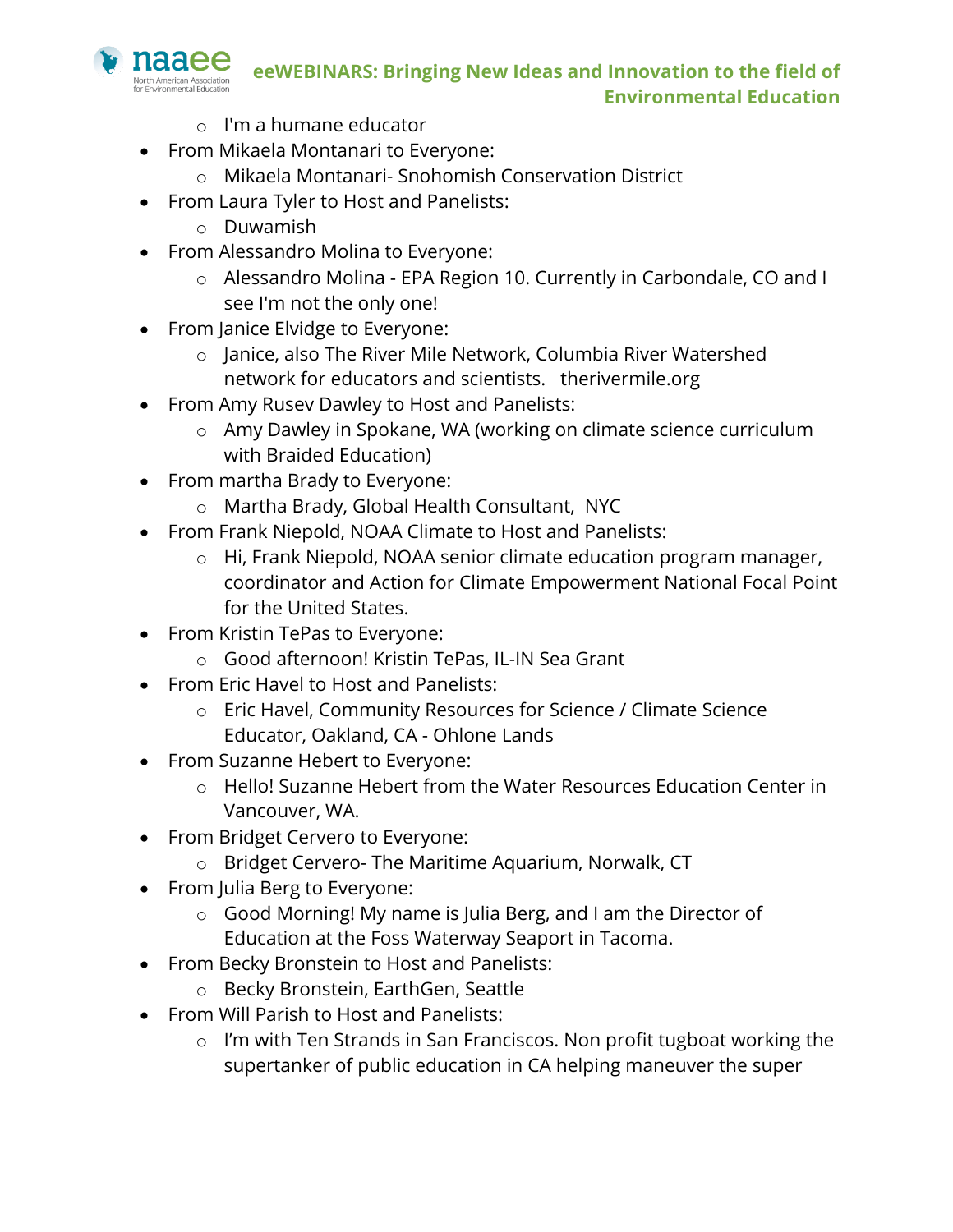

tanker of public education toward the bountiful waters of environment literacy.

- From Ellianna McLaughlin to Host and Panelists:
	- o Ellianna, AmeriCorps, Asheville, NC
- From Sarah Bodor (she/her) to Everyone:
	- o All We Can Save is the book Judy just referenced.
- From Kelley Le to Host and Panelists:
- o Hi Everyone! Kelley Le here from the UCI Science Project, CA
- From Tyra Brown to Host and Panelists:
	- o Tyra Brown, Associate Dean, NH
- From Maureen Ferry to Host and Panelists:
	- o hello happy to join! Maureen Ferry in Houston, Engaging Youth with the Built Environment through HouseStories!
- From Will Freund to Everyone:
	- o Will Freund, Environmental Educators of North Carolina, Outer Banks North Carolina
- From Jothsna Harris to Host and Panelists:
	- o Jothsna Harris with Climate Generation: A Will Steger Legacy, joining from Minneapolis.
- From Stacey Luhring to Everyone:
	- o Stacey Luhring, Point Defiance Zoo & Aquarium, Tacoma WA
- From Rainy Rau to Everyone:
	- o Rainy Rau, Student Watershed Monitoring Network in Clark County, WA!
- From Julia Babbitt to Everyone:
	- o Hello! Julia Babbitt from the Eastern Shore Land Conservancy
- From Crystal Wulff (she/her) to Everyone:
	- o Crystal Wulff- STEM TOSA, Evergreen SD Vancouver WA
- From Seyma Yener to Everyone:
	- o Hi, this is Seyma Yener from Istanbul, Turkey. I am a TF at Ibn Haldun University
- From Daria Christian to Everyone:
	- o Daria Christian, Richmond, Virginia (traditional lands of the Monacan)
- From Karen Thomas to Host and Panelists:
	- o Karen Thomas, The Wild Center
- From Beck Pittman to Host and Panelists:
	- o Hello, Beck Pittman, Friends of the Forest (Anacortes)
- From Hannah Cooke to Everyone: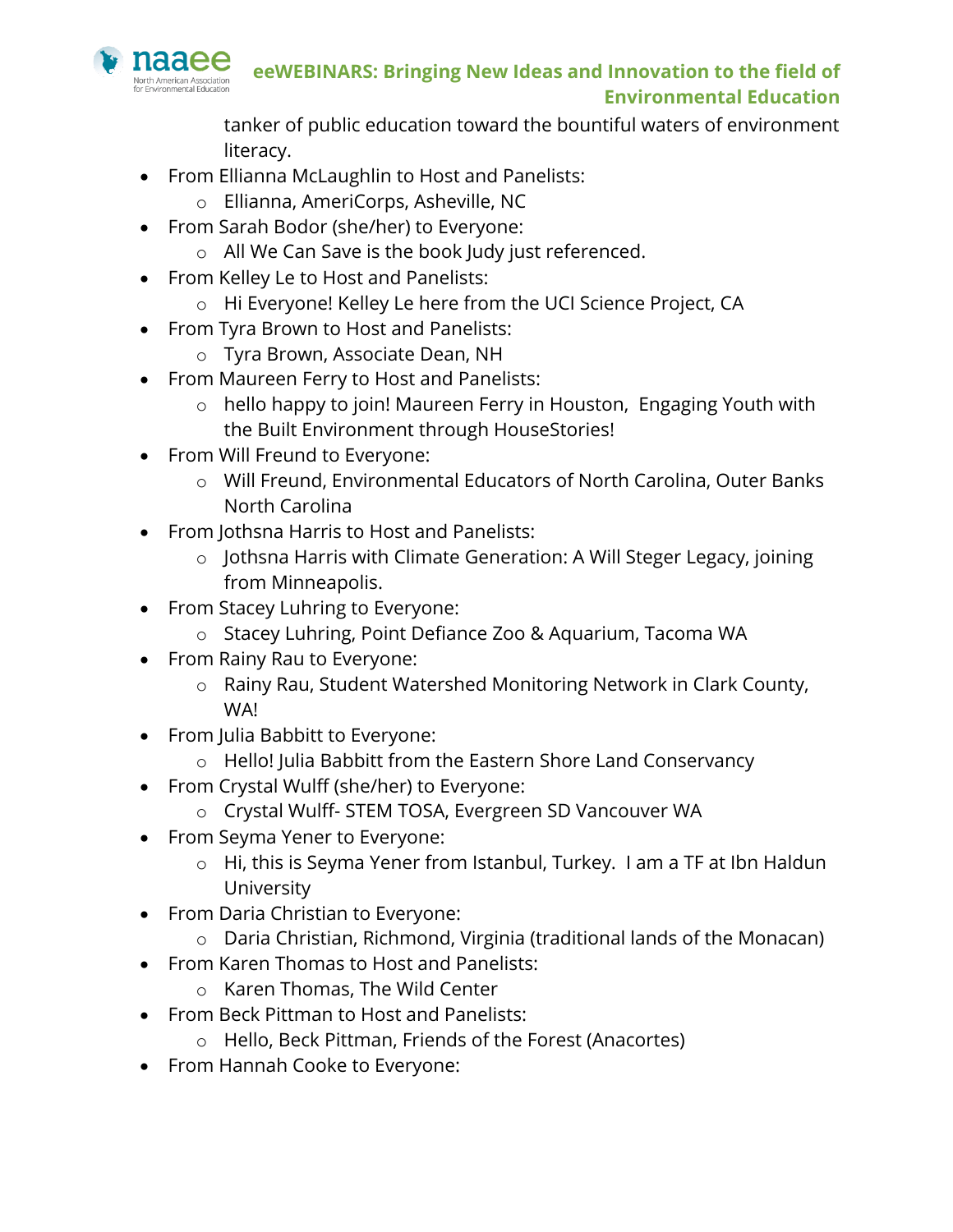

- o Hannah Cooke; PhD student and research assistant at the University of Connecticut, studying Science Ed
- From Brian Keller Heger to Host and Panelists:
	- o Good morning! Brian Heger from Green Guardians in Oakland, CA.
- From Stacy Polkowske to Everyone:
	- o Stacy Polkowske, WA Department of Ecology
- From Chirlie Felix to Everyone:
	- o Chirlie Felix, Teach For All, located in New York
- From Deb Morrison to Everyone:
	- o Www.allwecansave.earth for work by Ayana and so many others
- From Frank Niepold, NOAA Climate to Everyone:
	- o Hi, Frank Niepold, NOAA senior climate education program manager, coordinator and Action for Climate Empowerment National Focal Point for the United States. I am coming to you all from Maryland.
- From Cristina Vila Ruiz to Host and Panelists:
	- o Hi, I am Cristina, Bi-lingual Garden Educator & Operations Specialist, from Ramaytush Ohlone land aka San Francisco
- From Anne Henderson to Everyone:
	- o Anne Henderson FAU Pine Jog in South Florida
- From Angie Fritz to Everyone:
	- o Love the penguins
- From Molly Rooke to Host and Panelists:
	- o Molly Rooke. Greening Dallas ISD.
- From Emily Volz to Everyone:
	- o Hello, Emily Volz joining in from NatureBridge Olympic National Parkcurrent and traditional lands of the Klallam people.
- From jamie lankenau to Host and Panelists:
	- o Hello! Jamie Lynn-community outreach and education at Jacksonville zoo and gardens!
- From Lauren Iversen to Everyone:
	- o Lauren Iversen; Education landscape designer, Seattle WA
- From Crystal Wulff (she/her) to Everyone:
	- o Hi there Clark county neighbors!
- From Julie Stone to Host and Panelists:
	- o Julie Stone, North Cascades Institute. In Concrete, WA, lands of the Upper Skagit, Sauk-Suiattle among others
- From Holly Duskin to Everyone:
	- o Hello, I'm Holly Duskin from Pacific Science Center in Seattle!
- From Melinda Higgins to Host and Panelists: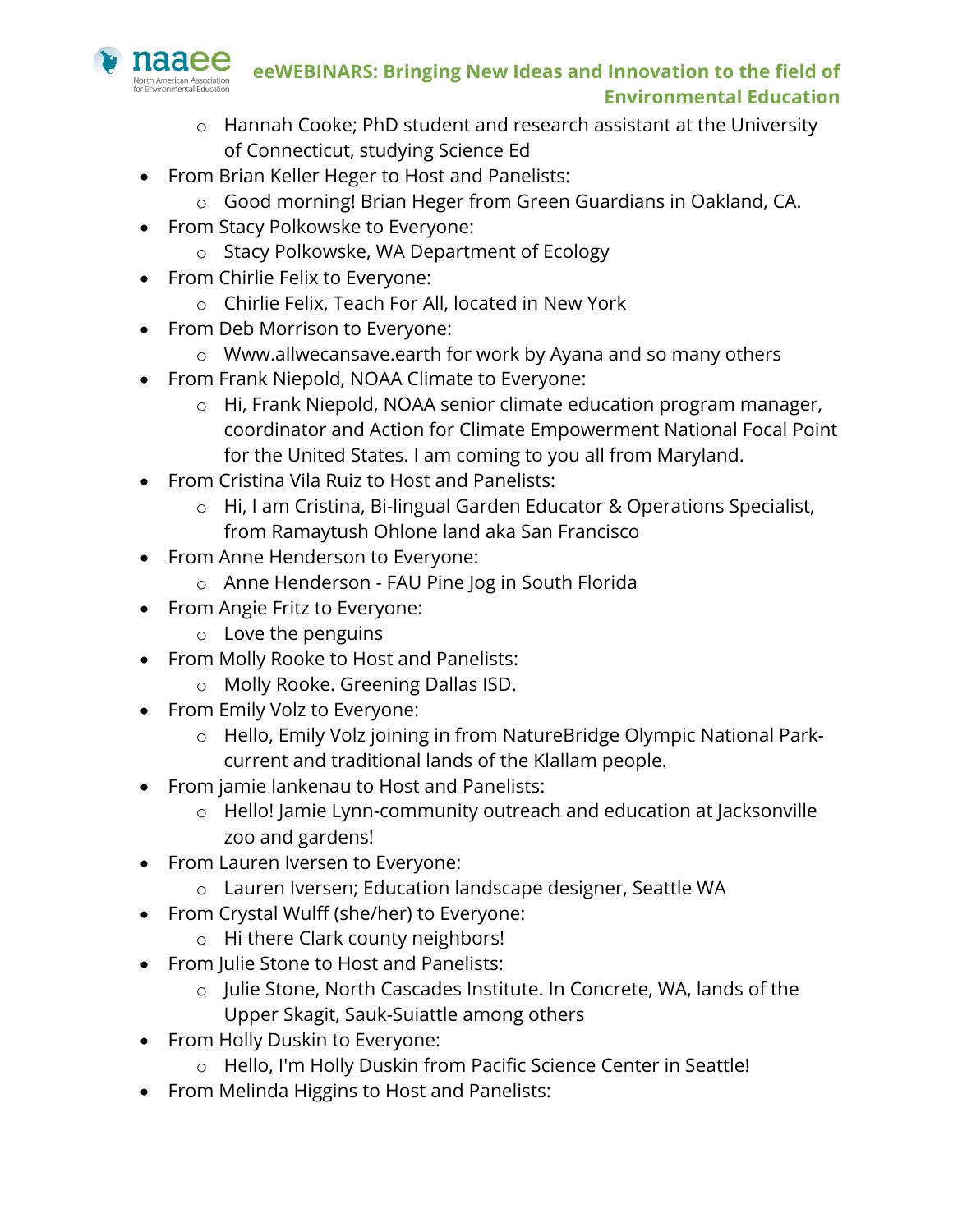

- o Melinda Higgins, support Office of Nuclear Energy at the US Department of Energy in Washington, DC
- From Elisa Rudolph to Everyone:
	- o Elisa, NAAEE, Chicago!
- From Deb Morrison to Everyone:
	- o Www.climetime.org
- From SUVANKAR DEY to Everyone:
	- o Suvankar Dey Kolkata, India
- From Jen Kretser to Everyone:
	- o Hi This is Jen Kretser at The Wild Center in northern NYS
- From Will Parish to Everyone:
	- o I'm with Ten Strands in San Francisco, non profit tugboat maneuvering with the supertanker of CA public education and many partners toward the bountiful waters of environmental literacy.
- From Eileen Boekestein to Everyone:
	- o Hi all, Eileen Boekestein with the Lower Grand River Organization of Watersheds in West Michigan. We're doing a lot of work around climate resiliency education right now so this is such a timely topic for me!
- From Derek Hoshiko to Everyone:
	- o Derek Hoshiko, occupied Snohomish territory, Whidbey Island, WA
- From Sam Bower to Host and Panelists:
	- o Sam from NAAEE joining from Chicago!
- From Sarah Schoedinger to Everyone:
	- o Sarah Schoedinger from NOAA's Office of Education
- From Emily Horton to Everyone:
	- o Emily Horton, Equity and Environmental Justice Consultant representing Safer Products for Washington and Washington State Department of Health. Thank you all!
- From Kirk Beckendorf to Everyone:
	- o Kirk Beckendorf- Cascadia Conservation District- Leavenworth, WA
- From Joni Roberts to Everyone:
	- o Hello, I am the founder of Evolution University and creator of a new and exciting EVOLVE Sustainability Framework. Let's connect. https://www.evolution.university/ and https://www.linkedin.com/in/joniroberts/ — based in Jacksonville, Florida
- From Carter McBride to Host and Panelists:
	- o Much gratitude Jose for representing…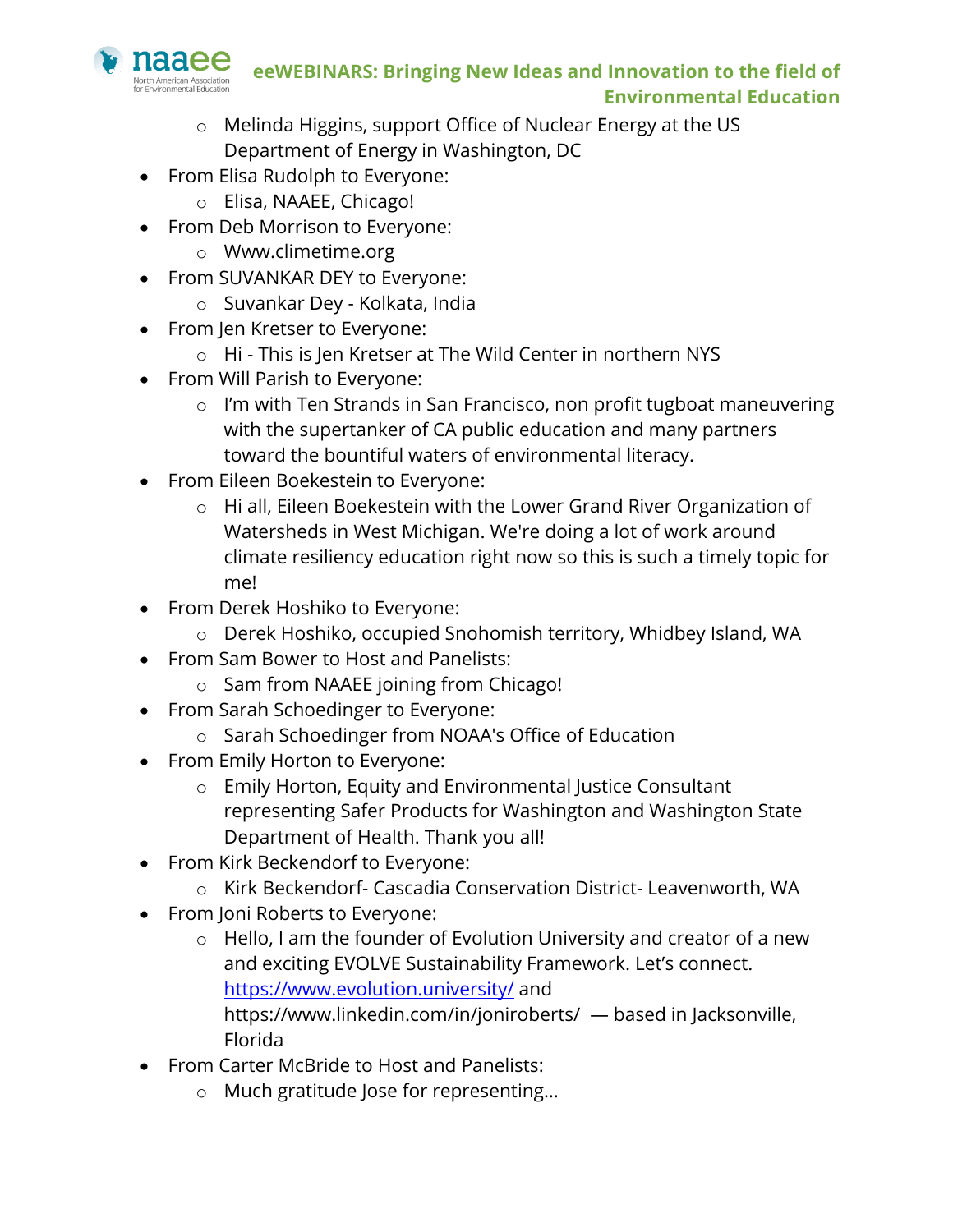

- From Deb Morrison to Host and Panelists:
	- o Deb L Morrison, University of Washington, gratefully living and working on WSANEC territory, www.debmorrison.me, www.climetime.org
- From Carter McBride to Everyone:
	- o Much gratitude Jose for representing!
- From CARRIE Roach to Everyone:
	- o So wonderful to have the opportunity to hear your framing, Jose.
- From Deb Morrison to Everyone:
	- o Deb L Morrison, University of Washington, gratefully living and working in WSANEC territory, www.debmorrison.me, www.climetime.org
- From Claire Fackler to Everyone:
	- o Claire Fackler from NOAA's Office of National Marine Sanctuaries
- From Elizabeth Schmitz to Everyone:
	- o Climate science educational modules, including climate justice resources, produced by ClimeTime grantees are available online at the Washington Hub of the Open Educational Resources Commons, at https://www.oercommons.org/groups/climetime/4081/
- From Maria Hart to Everyone:
	- o Maria Viteri Hart, founder Embed Climate.
- From Ellen Ebert to Everyone:
	- o Ellen Ebert, Science/Secondary Education Office of the Superintendent of Public Instruction, Olympia, WA
- From Deb Morrison to Everyone:
	- o Chris Cameron, Scientist and Climate Advisor, CLEAR Environmental, clearenvironmental.org, http://clearenvironmental.org/, working and living on traditional W̱SÁNEĆ territory
- From Sarah Johnson to Host and Panelists:
	- o Governor Inslee how are governors across America leveraging their leadership positions to demand equitable climate education legislation for ALL American people? I would imagine if governors come together from across the country there is collective power to demand change through federal climate change education legislation.
- From Christy Merrick to Everyone:
	- o Thank you Gov Inslee for your state's leadership in outdoor learning, including for preschoolers!
- From Lisa Yeager to Everyone:
	- o No exploding mountains kudos! :)
- From Will Parish to Host and Panelists: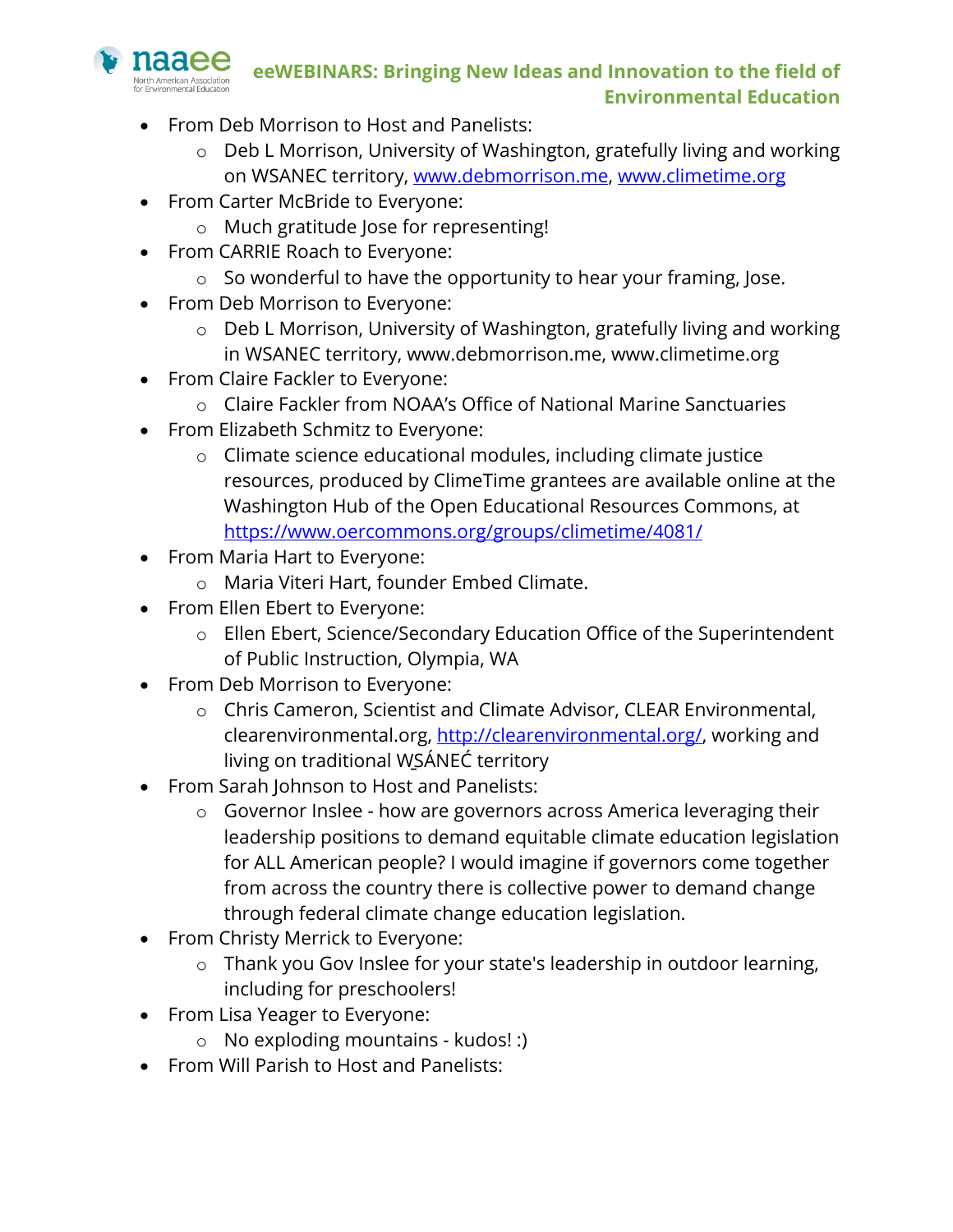

- o So great to have gotten 20% of students outside! Can you say more about the support (or challenges) to the support in the WA legislature and prospects of getting to 100% of the students?
- From Elizabeth Schmitz to Everyone:
	- o State of Play report by the Aspen Institute points to lack of equity to outdoor spaces in King County/Seattle:

https://www.aspenprojectplay.org/communities/seattle-king-county

- From Eileen Boekestein to Host and Panelists:
	- o I would love to hear more about how the state of WA was able to get that appropriation for every student having an outdoor experience in place. What an amazing resource for educators there!
- From Deb Morrison to Everyone:
	- o One of the several WA efforts is www.climetime, another is the emerging Climate Teacher Education Collective (preservice teacher Ed)
- From Hannah Cooke to Everyone:
	- o We also need to decolonize our framing of the environment being "out there" away from the inner city. We need to remember that the carbon and water cycles still exist in urban areas.
- From Larissa Johnson to Everyone:
	- o Agree Hannah...
- From Nigora Erkaeva to Everyone:
	- o Yes Hannah and it needs to be done not in our education but in our own thinking and actions too.
- From Will Parish to Host and Panelists:
	- o Are you working with Gov Newsom in CA to inspire him with enviro literacy education?
- From Ian Kindle to Everyone:
	- o Any suggestions for getting other states to follow WA's guidance in getting environmental opportunities for students included in the curriculum and standards? Seems like things have been headed the wrong direction in many states since No Child Left Behind.
- From Deb Morrison to Everyone:
	- o The Council of State Science Supervisors also shares emerging learning in all areas of science learning.
- From Maureen Ferry to Host and Panelists:
	- o Better designed built environments which connect us to our surrounding nature!
- From Judy Braus (she, her) to Everyone: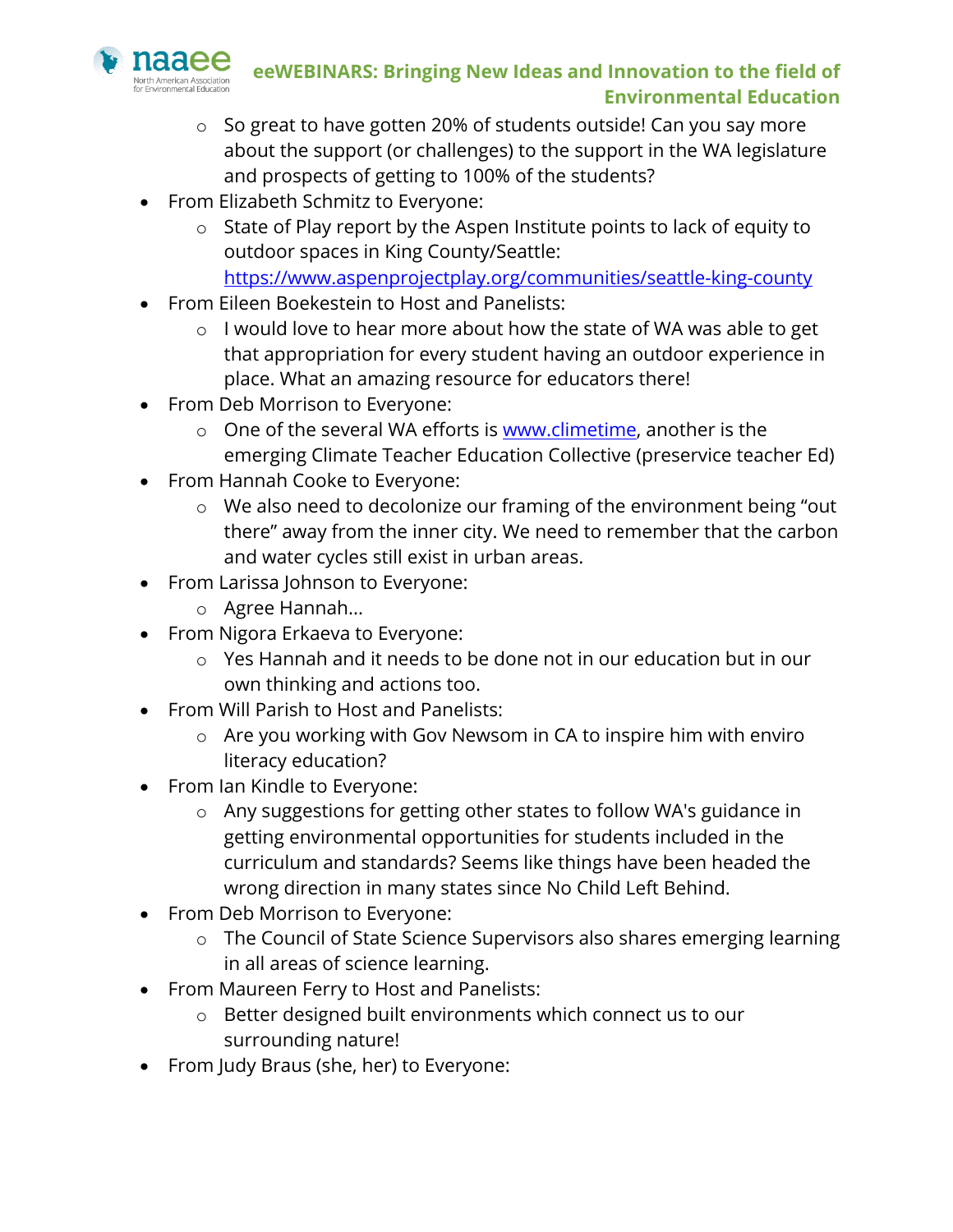

- o We will make sure everyone gets a copy of the chat so that you will get any resources that people are posting. Thanks for the great questions.
- From Gabi Esparza to Everyone:
	- o Hello!
		- How will we educate students about the broken treaties with Indigenous Indian Americans who stewarded the before us? How can we give land back to them and reconcile?
		- How do we educate students about activism and grassroots movements?
		- What are we doing to create more accessible green and blue spaces for Black and Brown people without policing them?
- From Sarah Bodor (she/her) to Everyone:
	- o I love that...Super Nationals!
- From Beck Pittman to Host and Panelists:
	- o With retrofitting school buildings for earthquake safety, air filtration, lead pipes, etc., it seems like a great opportunity for school buildings to become even greener. Are there any plans in WA like this?
- From Elizabeth Schmitz to Everyone:
	- o Thank you, Governor Inslee! Washington also recently began licensing outdoor preschools, which is an equity move in that it allows more families access to subsidized outdoor learning for our youngest learners. https://dcyf.wa.gov/news/dcyf-begins-licensing-outdoorpreschools
- From Elizabeth Soper to Everyone:
	- o Climate Education is often left out of climate solutions. We need to find more ways to engage and expand Climate Education in other states and support the funding at state and federal levels. Folks may agree its important, but funding is often way below what it should be. How is WA funding this?
- From Emily Horton to Everyone:
	- o Thank you Governor Inslee and thank you to all the educators and others on this call working to address the climate crisis in your unique ways and regions.
- From Jessica Mkitarian to Host and Panelists:
	- o @Gabi Esparza yes +1
- From Anne Henderson to Everyone:
	- o What do you suggest we do to motivate Governors in other, less climate friendly states to pay attention to this issue?
- From Elizabeth Crawford to Everyone: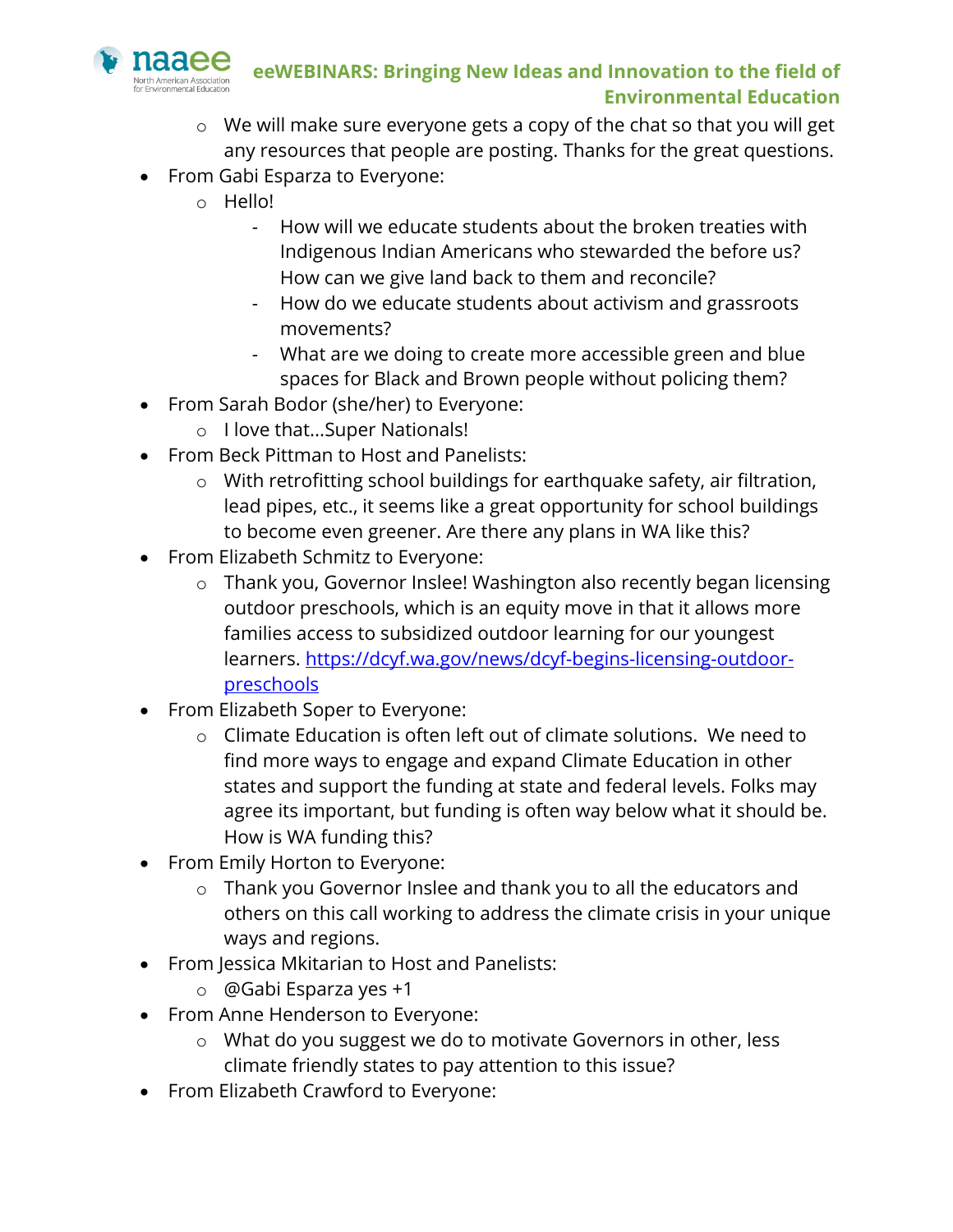

- o AimHi is offering a climate change course for everyone now (https://www.aimhi.earth/climate-course) and UNESCO MGIEP has a course for MG educators and students that is asynchronous and free: https://mgiep.unesco.org/course-climate-change. I recommend both.
- From Seaberry Nachbar to Everyone:
	- o Has your state made any effort to provide carbon offsets for state travel? I work for the Federal government and we are pushing our NOAA leadership to ensure that all Federal travel is offset or done remotely.
- From Carter McBride to Everyone:
	- o The governor is speaking truth here.
- From Jessica Mkitarian to Host and Panelists:
	- o Does Washington fund programs to get students who live in cities to outdoor spaces?
- From Nicole Avendaño to Host and Panelists:
	- o I agree with you that outdoor schools are important and valuable. But being an environmentalist isn't just about spending time in the 'great outdoors'. Environment encompasses where we work, live, play. How are you ensuring that these lived experiences are put and maintained at the forefront of climate and environmental justice?
- From Joni Roberts to Everyone:
	- o Thanks for sharing these courses, Elizabeth. I would like to share my free course: MOREcompassion for people and the planet, for advanced teens and adults of all ages. Free to everyone, everywhere! https://www.evolution.university/course/morecompassion
- From Leah Higgins to Everyone:
	- o Considering the distribution of political and social power is not concentrated in k-12 students, what efforts can be taken at the state level to promote adult's climate literacy, and emotional connections to their particular ecosystem?
- From Deb Morrison to Everyone:
	- o In terms of solution centered climate learning we need to resource educators eg www.stemteachingtools.org/brief/68
- From Hannah Newell to Host and Panelists:
	- o How are you supporting public schools in connecting with community based organizations who have been filling in the gap of climate literacy for K-12?
- From Kelley Le to Host and Panelists: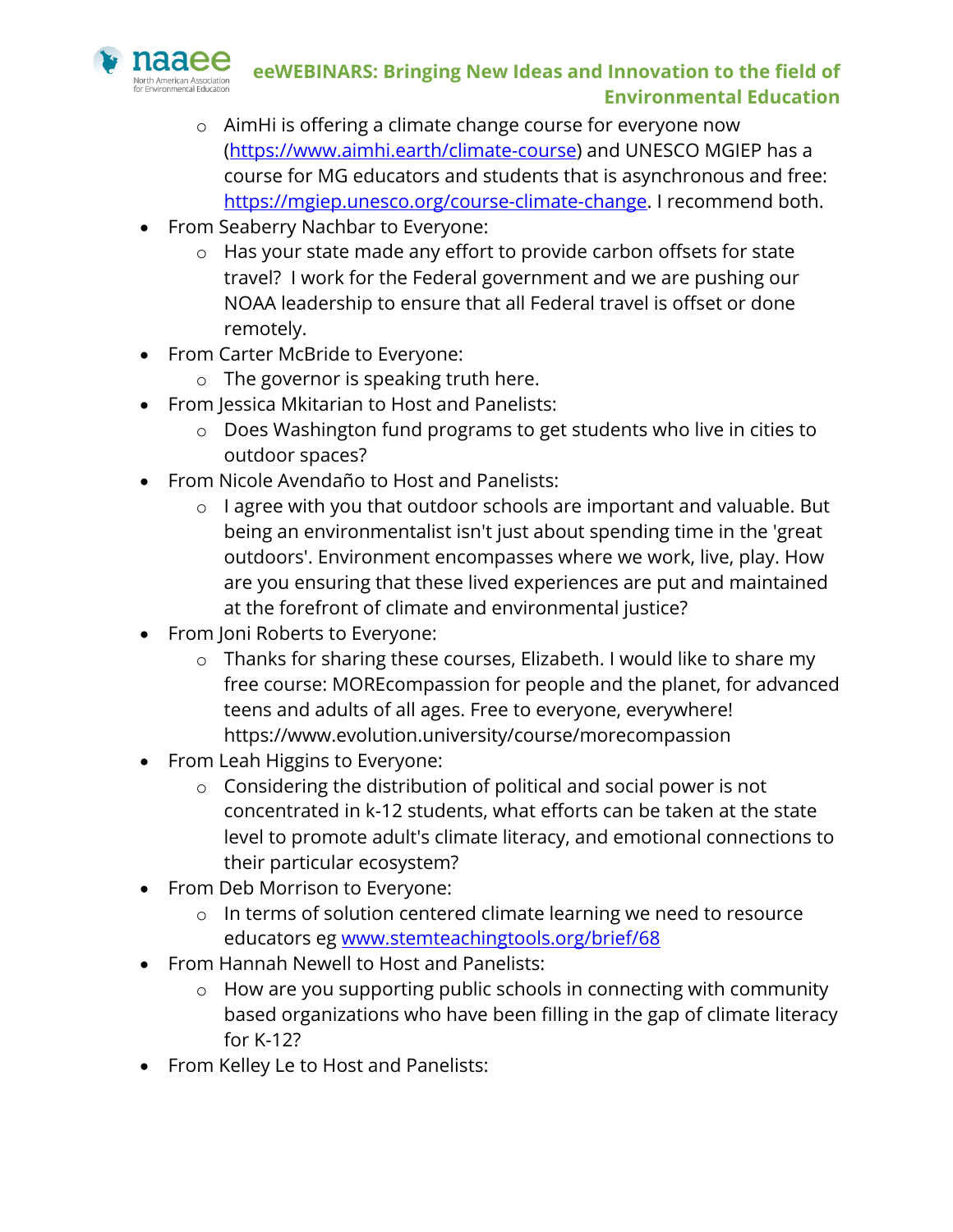

o Hi All, I'm proud to share about my new book that Frank Niepold wrote the Foreword for as well =). Check it out - Teaching Climate Change Grades 6-12…

https://www.amazon.com/gp/product/0367752336?pf\_rd\_r=HAR4CAJQ N9XG7M37RQPE&pf\_rd\_p=8fe9b1d0-f378-4356-8bb8cada7525eadd&pd\_rd\_r=255a0c8c-7137-4dae-a66a-53073cf661e7&pd\_rd\_w=BlZgT&pd\_rd\_wg=C9yGS&ref\_=pd\_gw\_unk

- From Hannah Cooke to Everyone:
	- o @Deb are you the Deb Morrison who works with Phil Bell?
- From Emily Fano to Everyone:
	- o The Climate and Resilience Education Task Force in NYC that includes a Youth Steering Committee, co-led by WE ACT for Environmental Justice and National Wildlife Federation, and whose members include people on this panel, is working to expand access to climate education in New York State: www.cretf.org. We're happy to connect with others across the U.S. working on the same goal!
- From Deb Morrison to Everyone:
	- o ACE Action for Climate Empowerment…. www.aceframework.us
- From Deb Morrison to Everyone:
	- o @Hannah, Yes I'm that Deb L Morrison
- From Kelley Le to Host and Panelists:
	- o We also have a PD series beginning November by the CA Science Project to launch the Educators Network for Climate and Environmental Action (ENCEA). Looking forward to connecting with more of you then - https://scienceproject.cfep.uci.edu/encea/
- From Kelley Le to Host and Panelists:
	- o @Deb Great seeing you again here =)! I can't believe it's been SO long since ECCLPs. Hope all is well!
- From Kim Vaughn to Everyone:
	- o What is being done to educate rural residents, and adults?
- From SUVANKAR DEY to Host and Panelists:
	- o Thank you, Governor Inslee. I'm Suvankar Dey from Kolkata, India. My question to you is that what are your views on Domestic Climate Laws and its modification in recent era?
- From Deb Morrison to Everyone:
	- o And we are GREATLY appreciative of the Governor and Washington legislators to provide state funding to support teacher learning
- From Deb Morrison to Everyone:
	- o Www.climetime.org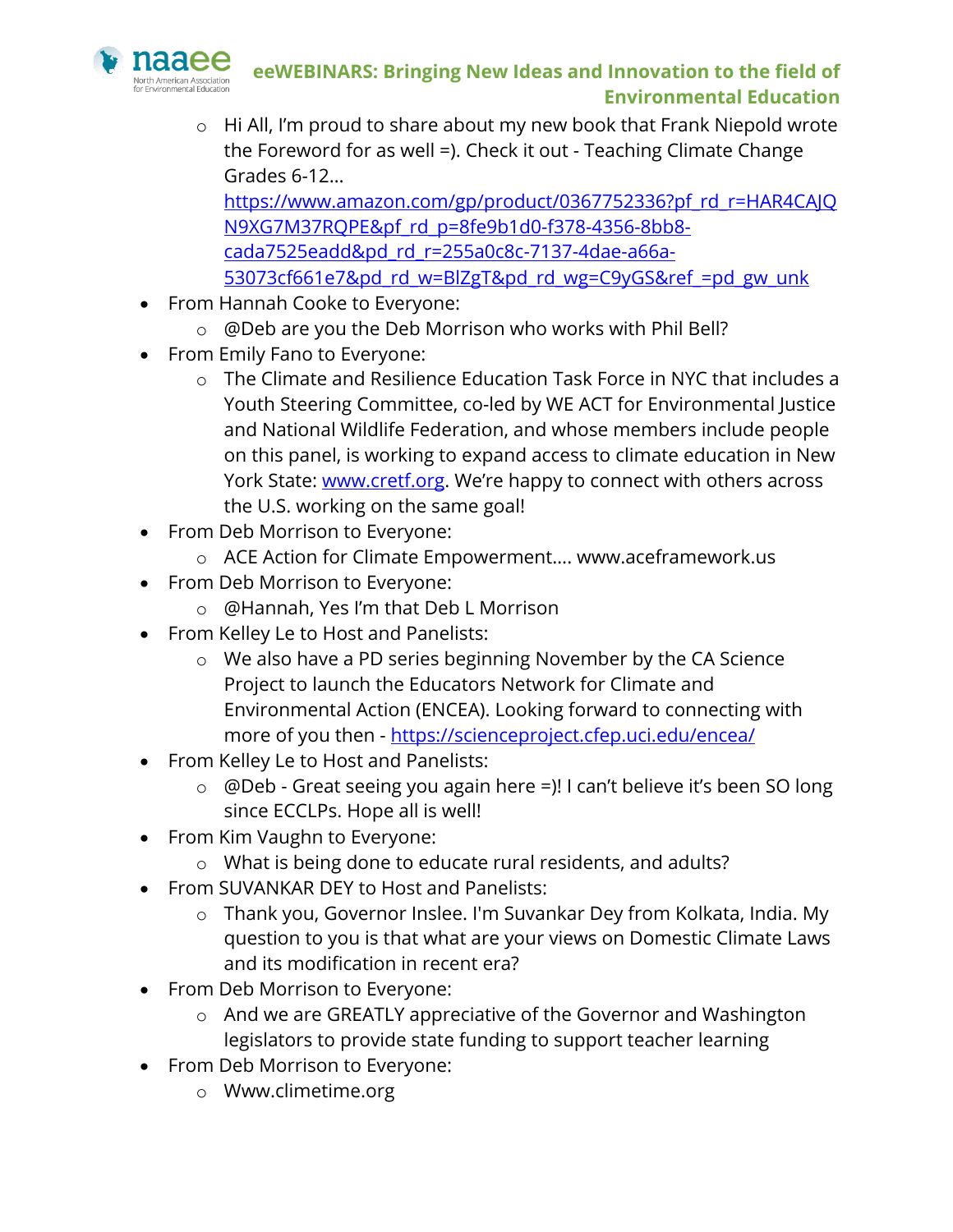

- From Olivia Griset to Everyone:
	- o @ Emily we are working on climate education legislation now in Maine also with a youth-led effort modeled off of ClimeTime at our Nature Based Education Consortium. I would love to connect Olivia@meeassociation.org to learn and share!
- From Elizabeth Schmitz to Host and Panelists:
	- o The revised Washington Environmental and Sustainability Literacy Plan will roll out in November. We have an unannounced \$1 million from OSPI ESSER funds to pilot implementation of the literacy plan.
- From Kari Elling to Everyone:
	- o @ Kim check out the Rural Climate Dialogues project: https://piercecd.org/604/Rural-Climate-Dialogues
- From Jessica Monaghan to Host and Panelists:
	- o Yes- many isolated efforts!
- From Emily Fano to Everyone:
	- o @Olivia! Will connect! I'm at fanoe@nwf.org.
- From David Blockstein to Everyone:
	- o We invite everyone "here" to participate in the Worldwide Teach-in on Climate and Justice Match 30 2022. www.worldwideteachin.org SolveClimate2030@gmail.com
- From Allen Brown to Host and Panelists:
	- o Climate Action Pathways for Schools (CAPS) is a nonprofit organization that partners with under-resourced schools to implement projects to reduce greenhouse gas emissions, while providing inspiring climate education. CAPS develops project-based learning programs, employing students to develop projects that mitigate climate change while training them for highly skilled career pathways and cultivating the next generation of climate leaders.

https://www.youtube.com/watch?v=rU\_1TBjfFfw

- From Deb Morrison to Everyone:
	- o Emerging Climate Justice Solutions Network may offer some potential
- From Judy Braus (she, her) to Everyone:
	- o Love doing a forum with the National Governor's Association! :-) Go Gov. Inslee and Frank!
- From Kelley Le to Everyone:
	- o Hi All, I'm proud to share about my new book that Frank Niepold wrote the Foreword for as well =). Check it out - Teaching Climate Change Grades 6-12…

https://www.amazon.com/gp/product/0367752336?pf\_rd\_r=D35J8BD8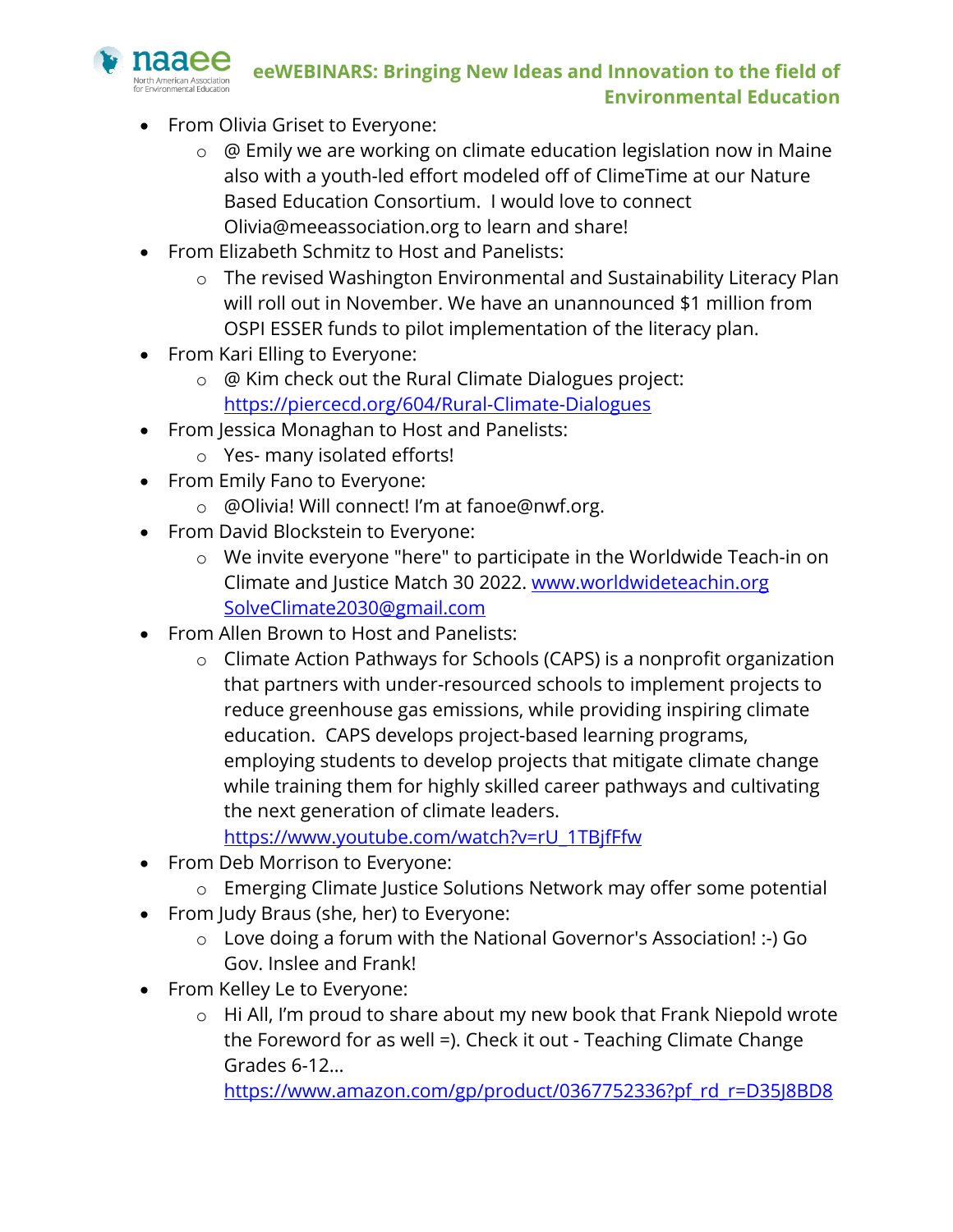

87V6CKABAHCV&pf rd p=8fe9b1d0-f378-4356-8bb8cada7525eadd&pd\_rd\_r=4d723bb7-1593-44cc-aff6 a94655149b47&pd\_rd\_w=fmtZQ&pd\_rd\_wg=7xjBs&ref\_=pd\_gw\_unk

- From Sarah Johnson to Everyone:
	- o Frank great question; Gov. Inslee awesome idea to work with Governor's Association
- From Maria Hart to Everyone:
	- o If anyone is working in the workforce development space, please contact me info@embedclimate.com
- From Manuela Mejia to Everyone:
	- o How are we promoting and supporting STEM/STEAM education work amongst our graduating higher education students that are underrepresented and haven't had the same exposure to experiences as well represented students? In other words, how are we promoting/supporting job market equity when previous experiences ae not equal?
- From Carter McBride to Everyone:
	- o Heard that Dr. Kwauk.
- From Deb Morrison to Everyone:
	- o Yes you do!
- From Deb Morrison to Everyone:
	- o Structural change.
- From Beck Pittman to Host and Panelists:
	- o Thank you Dr. Kwauk!
- From Deb Morrison to Everyone:
	- o Bowman, T. & Morrison, D. (Eds.). (2021). Empowering climate action in the United States. Part of Resetting Our Future Series. Changemaker Books.
- From Sarah Johnson to Everyone:
	- o Lrya Colorado's Climaterium project (funded by Gates Family Foundation) is working in the workforce Development realm piloting work in SW Colorado https://www.lyracolorado.org/c3en
- From Nayiri Haroutunian to Everyone:
	- $\circ$  If you're interested in how to guide and support K-12 students to take environmental action in their school communities in Washington state, please check out www.earthgenwa.org. As Program Director, I'm happy to answer any questions or address any inquiries on how we engage and prepare youth to be the next generation of leaders in climate change and social injustice.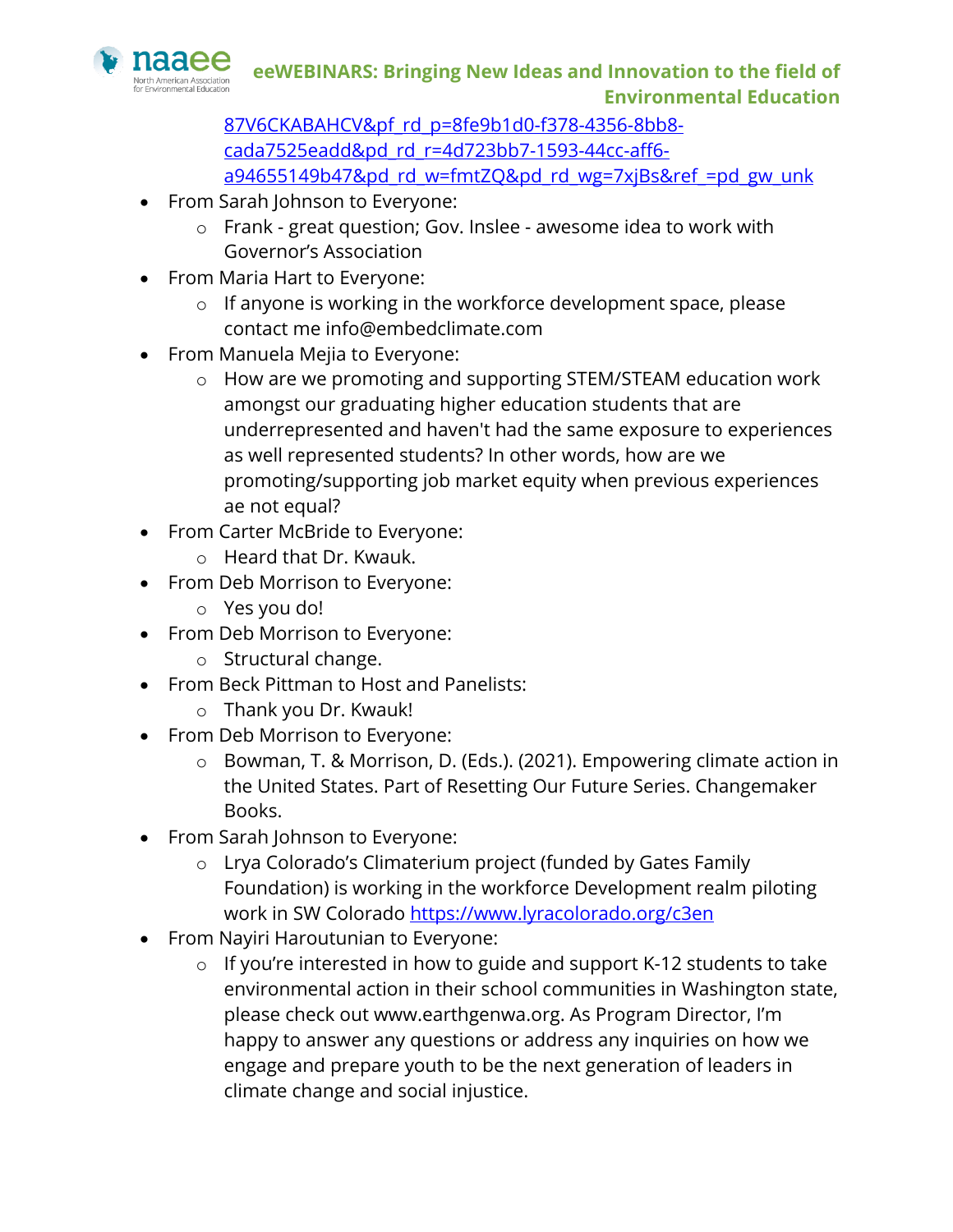

- From Sarah Bodor (she/her) to Everyone:
	- o Thank you so much, Governor!!!
- From martha Brady to Everyone:
	- o Thank you!
- From Joni Roberts to Everyone:
	- o Thank you Govenro Inslee!!
- From Denise Buck to Everyone:
	- o Thank you Governor!
- From Laura Tyler to Host and Panelists:
	- o Thank you!!
- From Judy Braus (she, her) to Everyone:
	- o Thank you!!
- From Deb Morrison to Everyone:
	- o Thanks Nayiri!
- From Janice Elvidge to Everyone:
	- o Thank You!
- From Lara Tukarski to Everyone:
	- o Thank you!
- From Jessica Monaghan to Host and Panelists:
	- o Hosting a free online conference on Water for anyone interested in presenting or attending- We welcome presentations from educators at all levels and contexts about the science and societal implications of changes in global and local water cycles as well as issues regarding equitable access to clean water. http://sencer.net/midatlantic/
- From Kelley Le to Everyone:
	- o We also have an Educators Call to Action PD series beginning November by the CA Science Project to launch the Educators Network for Climate and Environmental Action (ENCEA). Looking forward to connecting with more of you then to amplify our collective efforts https://scienceproject.cfep.uci.edu/encea/
- From Maria Hart to Everyone:
	- o Thank you @Sarah Johnson!
- From Judy Braus (she, her) to Everyone:
	- o Great to see all the ideas and networking taking place in the chat! Thank you all!
- From Carter McBride to Host and Panelists:
	- o How do we impact systemic change. Not shift but change?
- From Elisa Rudolph to Everyone: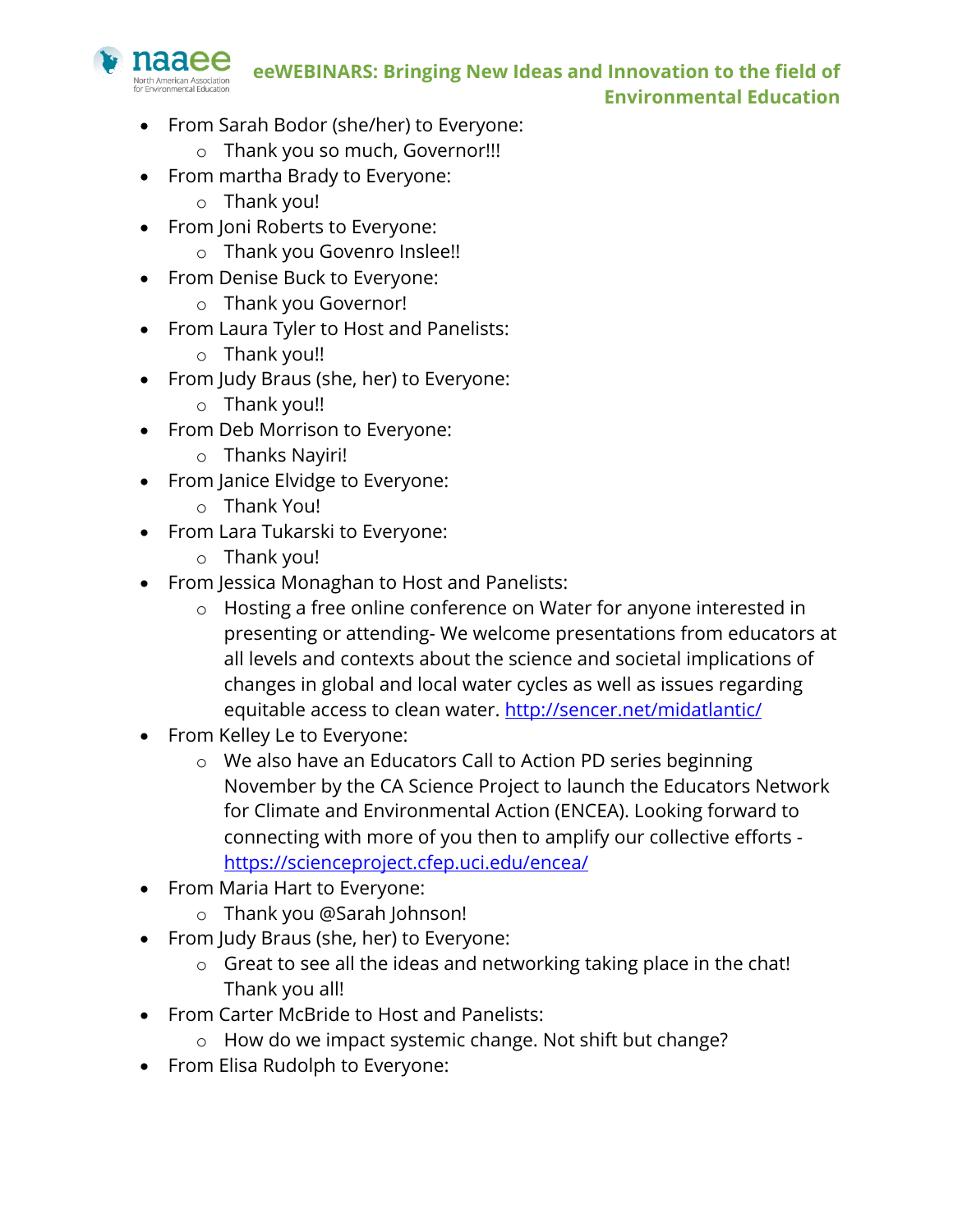

- o Agreed! I encourage folks to also continue their networking and ideasharing on NAAEE's Climate Change Education eePRO group: https://naaee.org/eepro/groups/climate-change-education
- From Emily Fano to Everyone:
	- o +++ Christina
- From Jessica Monaghan to Host and Panelists:
	- o Couldn't agree more Christina, thanks for naming that point.
- From Derek Hoshiko to Everyone:
	- $\circ$  +1 Christina Transform the reason for education!
- From Claudia Pineda Tibbs (they/them/elle) to Everyone:
	- o Yes, Christina!!!!
- From Hannah Cooke to Everyone:
	- o YESSS Christina! Target the structural and systemic issues!
- From Elizabeth Soper to Everyone:
	- o agreed...let's do this right and address structural and systemic issues. We need to change the system.
- From Kelley Le to Everyone:
	- o @Frank Yes!!!
- From Deb Morrison to Everyone:
	- o Www.aceframework.us
- From martha Brady to Everyone:
	- o Agree with Frank. Very thoughtful.
- From Sarah Johnson to Everyone:
	- o so so true Jose!
- From martha Brady to Everyone:
	- o Need to look at the intersection of planetary health and economic justice.
- From Carter McBride to Host and Panelists:
	- o Some of us are not so interested in the conversation of JDEI. Some of us, I, am more focused on process, procedures, and implementation. Infrastructures to execute not just conversation.
- From Ana Salgado to Host and Panelists:
	- o What challenges have you faced when trying to connect underserved communities with outdoor spaces and how have you moved forward?
- From Anne Henderson to Everyone:
	- $\circ$  I think in the education field we tend to focus on fish when we need to look at what is up with the lake.
- From Krishna K. Roy to Host and Panelists: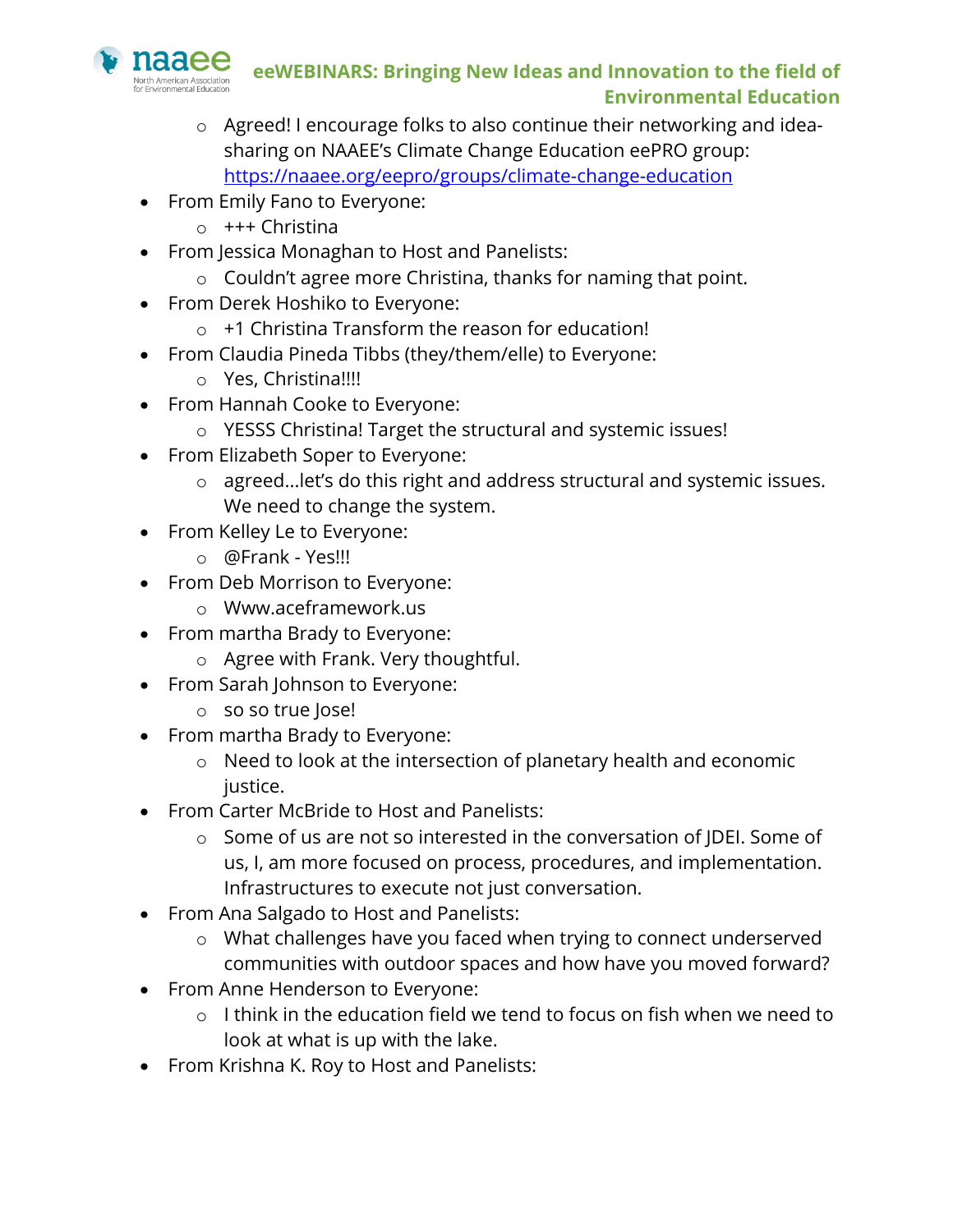

- o Governor Inslee has an amazing understanding of inclusion and equity and his policies illustrate this.
- From Manuela Mejia to Everyone:
	- o Going off of what Frank was just saying, we are fractured in conservation and climate strategies at an international level. In addition to this, it is also important to note that there are a lot of international strategies that do not take into consideration national/local practices that might better support sustainable conservation strategies. Being mindful of the downfalls of neoliberal conservation strategies is extremely important
- From Sarah Johnson to Everyone:
	- o EE practitioners and leaders need to be encouraged to be advocates for EE policy - yet so many practitioners work in the non-profit field and are not always encouraged (or allowed) to take an advocate role… yet it is a perceived understanding of non-profit rules vs actual… it's totally acceptable to advocate for EE policy
- From Sarah Bodor (she/her) to Everyone:
	- o +++Saraj!
- From Ana Salgado to Host and Panelists:
	- o Yees Sarah!
- From Sarah Bodor (she/her) to Everyone:
	- o Sarah :)
- From Tyra Brown to Everyone:
	- o I am finding this conversation so valuable, thank you to the panelists! I'm curious to hear our panelists' thoughts and perspectives on how do we reach people who are not in the educational system (whether it be teachers, students K-12 through higher ed). How do we create equity in climate literacy for those who have decision making power at the personal level, community level and beyond?
- From Sarah Johnson to Everyone:
	- $\circ$  :-)
- From Priscilla Brotherton to Host and Panelists:
	- o \*\*\*\*\*Sarah!!
- From Judy Braus (she, her) to Tyra Brown, Host and Panelists:
	- o Good question! Thanks! We hope to get to as many as possible! :-)
- From Brian Keller Heger to Host and Panelists:
	- o Hi all. If you're an environmental education program provider or a teacher looking for opportunities for students, check out the CAELI Community-Based Partner Hub. The CAELI Community-Based Partner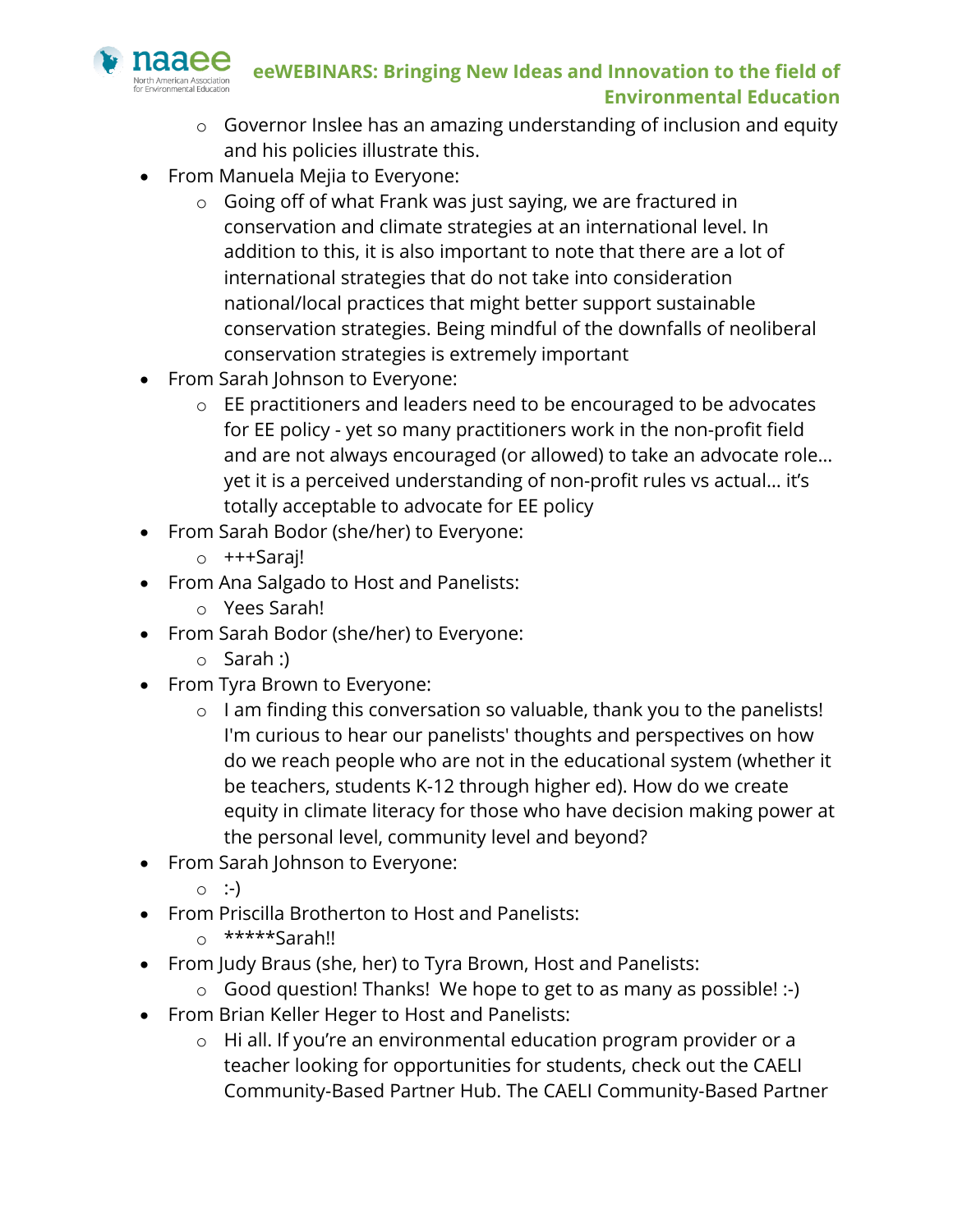

Hub connects environmental education program providers with the California K–12 school system. It's a great tool for teachers to identify experiential learning opportunities and increase access to the outdoors for all students! Find it here: https://caeli.greenguardians.com/

- 14:52:24 From David Blockstein to Host and Panelists:
	- o Please save the chat and make it available to the registrants. there is a lot of rich content here but can't follow it and focus on the speakers at the same time
- From Anne Umali, NAAEE (she/her) to Everyone:
	- o Yes, we'll be sharing the chat notes with everyone, along w/ the recording.
- From David Blockstein to Host and Panelists:
	- o thanks
- From Priscilla Brotherton to Everyone:
	- o \*\*\*\*Yes Sarah!!
- From Frank Niepold, NOAA Climate to Everyone:
	- o A new green learning agenda: Approaches to quality education for climate action: https://www.brookings.edu/wpcontent/uploads/2021/01/Brookings-Green-Learning-FINAL.pdf
- From susan zelenko to Host and Panelists:
	- o Majora Carter describes it so well in her TEDTalk
- From Judy Braus (she, her) to Everyone:
	- o Yes to understanding the root causes and the barriers and structural obstacles, Christina!
- From Carter McBride to Host and Panelists:
	- o Folks need to know their history, address history and then figure out how to heal that systemic trauma on both sides of the equation.
- From Olivia Griset to Everyone:
	- o Thank you Christina! This was very well explained and critical!
- From Claudia Pineda Tibbs (they/them/elle) to Everyone:
	- $\circ$  100
- From Kelley Le to Everyone:
	- o @Christina Thinking about science education/educators. This is why science alone isn't enough to addressing this intersectional crisis. Great points!
- From Gabi Esparza to Everyone:
	- o @Jose, thank you so much for summarizing my questions so eloquently!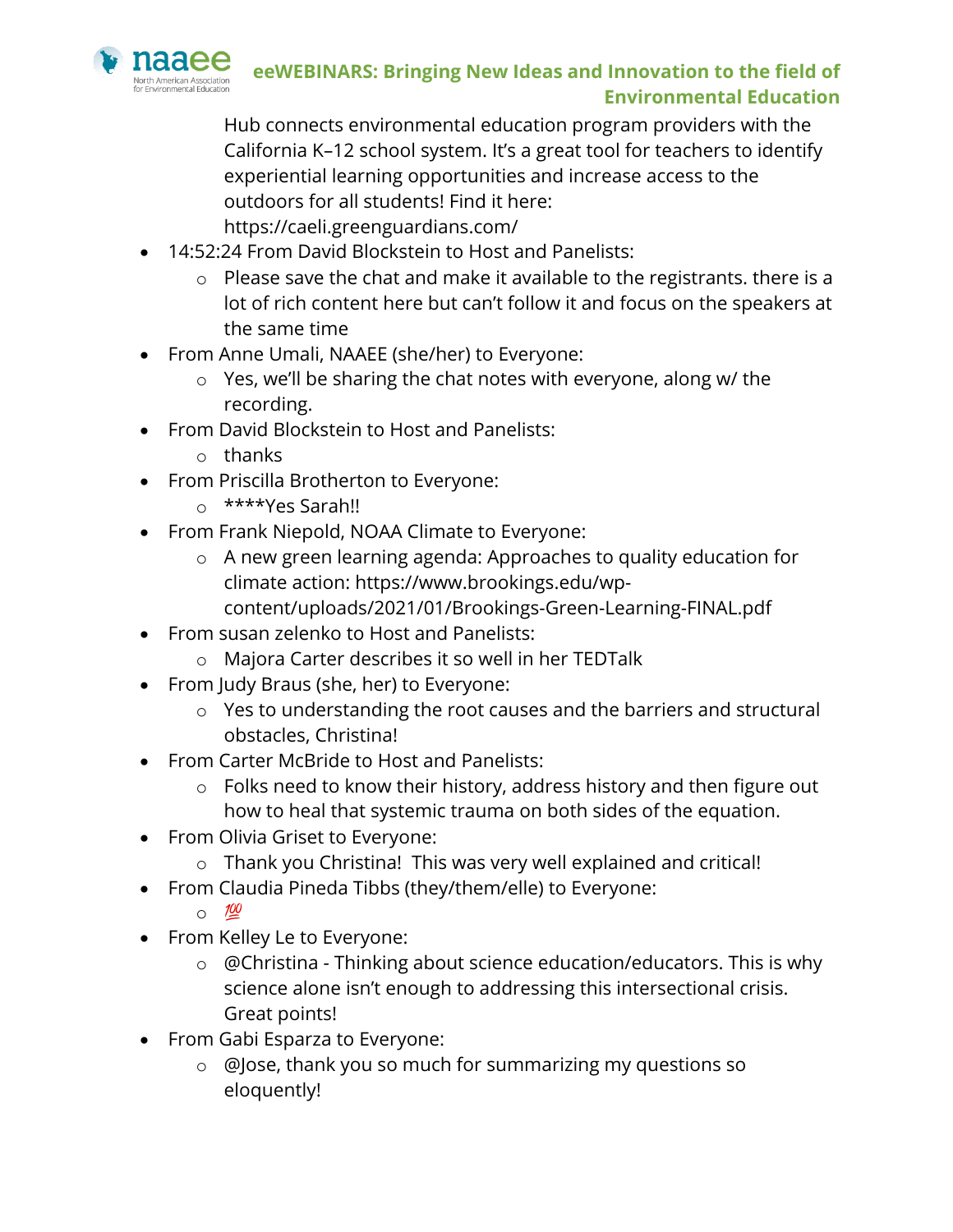

- o @Christina, thank you for asking those questions and explaining justice topics so well!
- From Emily Horton to Everyone:
	- o Relevant to Christina's reference to thinking about the systemic and historic nature of current injustices and inequities, is this webinar: "EPA Office of Environmental Justice: REDLINING AND THE CLIMATE CRISIS" https://naaee.org/eepro/opportunities/epa-officeenvironmental-justice Also thanks so much for that great explanation, Christina!
- From Deb Morrison to Everyone:
	- o Why are we even playing that game instead of lacrosse or another game?
- From SUVANKAR DEY to Everyone:
	- o Thank you Christina
- From Larissa Johnson to Everyone:
	- o The problem with this analogy is that not everyone wants to watch the game beyond the fence - some people want to read a book or something else....
- From T'Noya Thompson to Host and Panelists:
	- o Indeed
- From Christina Guevara to Everyone:
	- o Thank you Christina!
- From Rainy Rau to Everyone:
	- o So true Frank!
- From Deb Morrison to Everyone:
	- o Thanks Emily…really amazing work in that office.
- From Sarah Bodor (she/her) to Everyone:
	- o This is so true. We are terrible with systems!
- From Anne Henderson to Everyone:
	- o Everglades is a good example of that
- From Emily Horton to Everyone:
	- o @Anne Henderson: would you mind elaborating on that?
- From Elizabeth Schmitz to Everyone:
	- o Yes! We need systems transformation and students who can think and problem solve at a systems level, with educators and administrators who can support them in doing that!
- From Janice Elvidge to Everyone:
	- o I think people understand systems, but in everyday life economics, politics and personal wealth/non-wealth get in the way. The question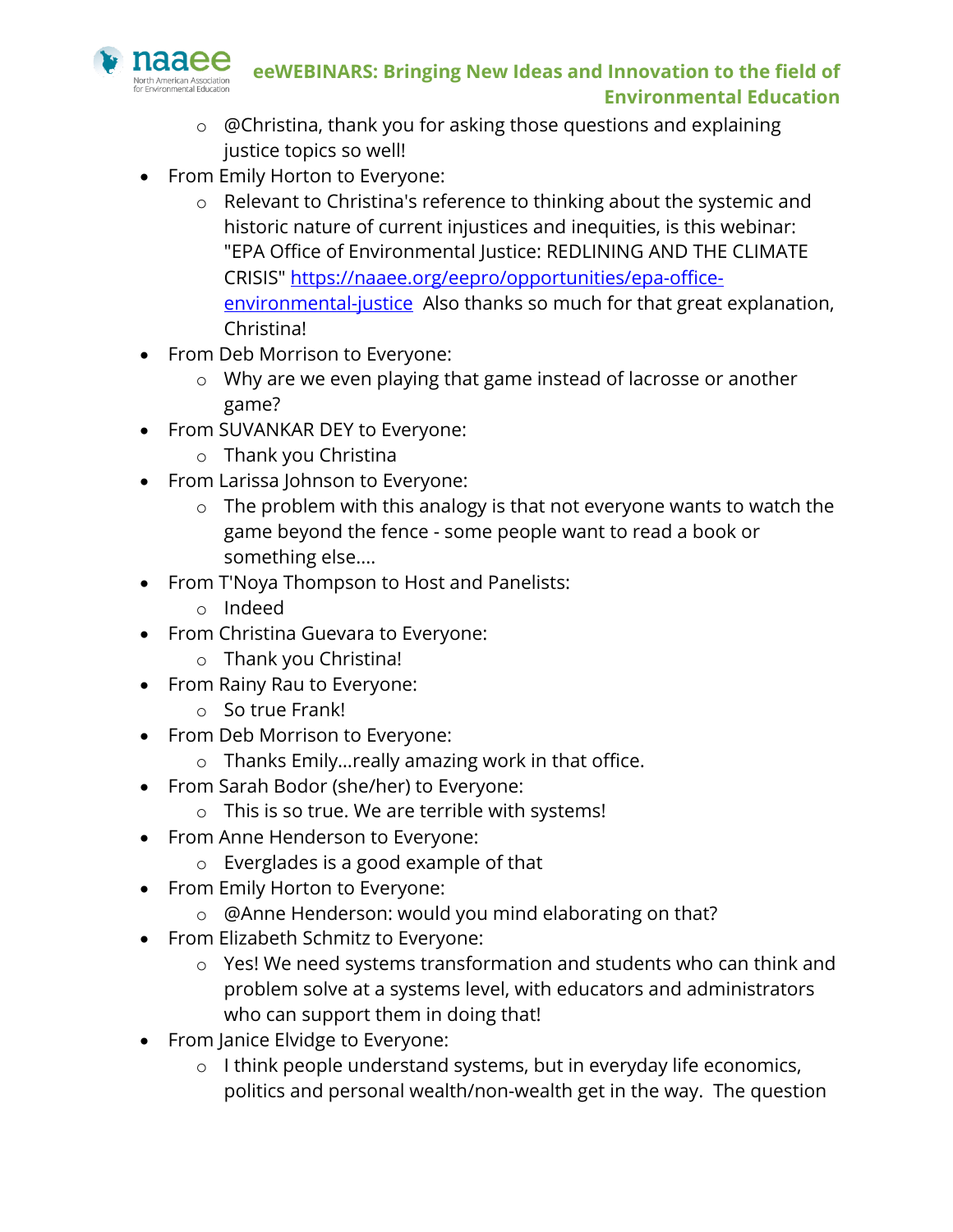

is how do we integrate systems thinking beyond the classroom or scientific project?

- From Nicole Avendaño to Everyone:
	- o @Deb--yes! why aren't spectators a part of the game or refereeing the game?

https://belonging.berkeley.edu/sites/default/files/targeted\_universalis m\_primer.pdf

- From Anne Henderson to Everyone:
	- o it is a case of not understanding the system the Army corp made changes to the flow that is now one of the largest restoration in the world.
- From Laura Tucker to Everyone:
	- o Effectively addressing the climate crisis is truly an all hands on deck issue. That is why it's paramount to include everyone in the solutions, so taking down barriers to inclusion is Job #1.
- From Emily Horton to Everyone:
	- o Got you! Thank you, Anne.
- From Deb Morrison to Everyone:
	- o Laura.. all of society and all of government Han deck
- From Deb Morrison to Everyone:
	- o Hands
- From Derek Hoshiko to Everyone:
	- o Humanity can handle systems, but patriarchy and white supremacy culture get in the way.
- From Elizabeth Crawford to Host and Panelists:
	- o Children are natural born systems thinkers. We just do not do an effective job of aligning teaching and learning with their natural tendencies to understand complexities in the systems in which they are apart.
- From martha Brady to Everyone:
	- o We need to teach our kids to be systems thinkers.
- From Elizabeth Crawford to Everyone:
	- o Children are natural born systems thinkers. We just do not do an effective job of aligning teaching and learning with their natural tendencies to understand complexities in the systems in which they are apart.
- From Elizabeth Crawford to Everyone:
	- o See https://waterscenterst.org/. They work with preschoolers on systems thinking.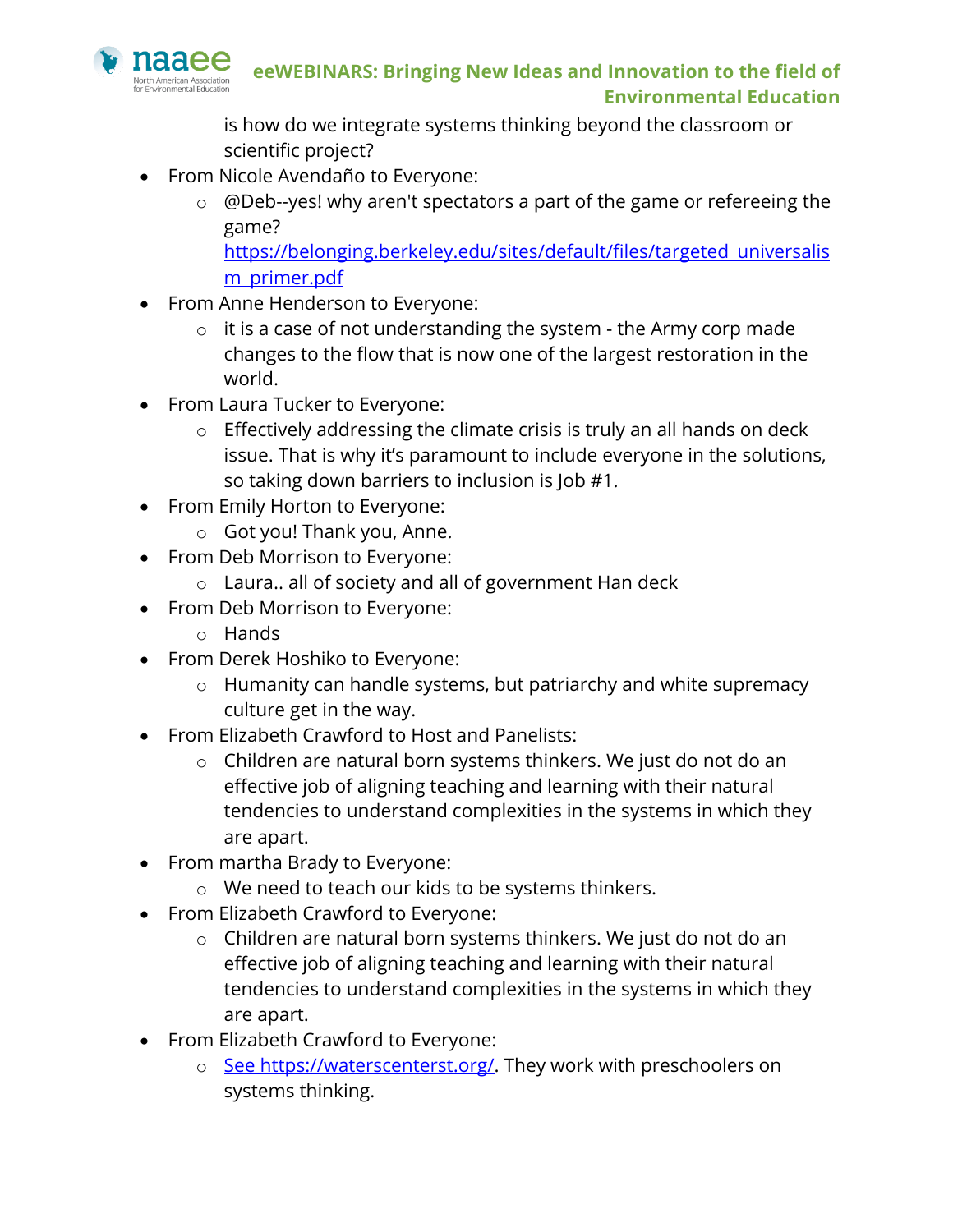

- From Laura Tucker to Everyone:
	- o @ Deb Morrison absolutely! I miss you and learning with you!
- From Sean Lundblad to Everyone:
	- o Frank mentioned unintended downstream consequences, but many of the systems that need to be dismantled and reconstructed more equitably are intentional and pretty effective at creating injustice.
- From Tracey Ritchie to Everyone:
	- o Students can absolutely be systems thinkers! Our academic silos make that difficult however. But first, we need systems thinking teachers! This needs to be happening in pre-service and in-service teacher PD!
- From Maureen Ferry to Host and Panelists:
	- o yes to systems thinking and interdisciplinary learning!
- From Olivia Griset to Everyone:
	- o We hosted a really powerful youth and educator led statewide climate education summit over two weeks in Maine to build key recommendations to advance climate justice education in our state. Here is the Executive Summary if other states are interested…it's built a lot of momentum!

https://static1.squarespace.com/static/601b4aef3a2d3f627bb98a4f/t/6 127e95fc18c8834dbffcd52/1630005616135/MEEA\_Climate\_summary0 82521.pdf

- From Betty Olivolo to Everyone:
	- o This panel is amazing--highlighting so much important work going on, while challenging the status quo, and enthusiastically willing to work together! I'm impressed and uplifted!
- From Lara Tukarski to Everyone:
	- o @OlivaGriset--thanks for sharing this!
- From Deb Morrison to Everyone:
	- o @laura thanks for the love
- From Hannah Cooke to Everyone:
	- o @Derek YESSSSS
- From Emily Horton to Host and Panelists:
	- o Thank you all so much for gifting us with your presence and words. I hear a lot of discussion of how the climate change crisis intersects with multiple areas of inequity and injustice. This requires addressing a broad range of systemic issues ranging from economic opportunities to sustainable and accessible food systems. What recommendations do you have tackling this in a holistic manner and what role does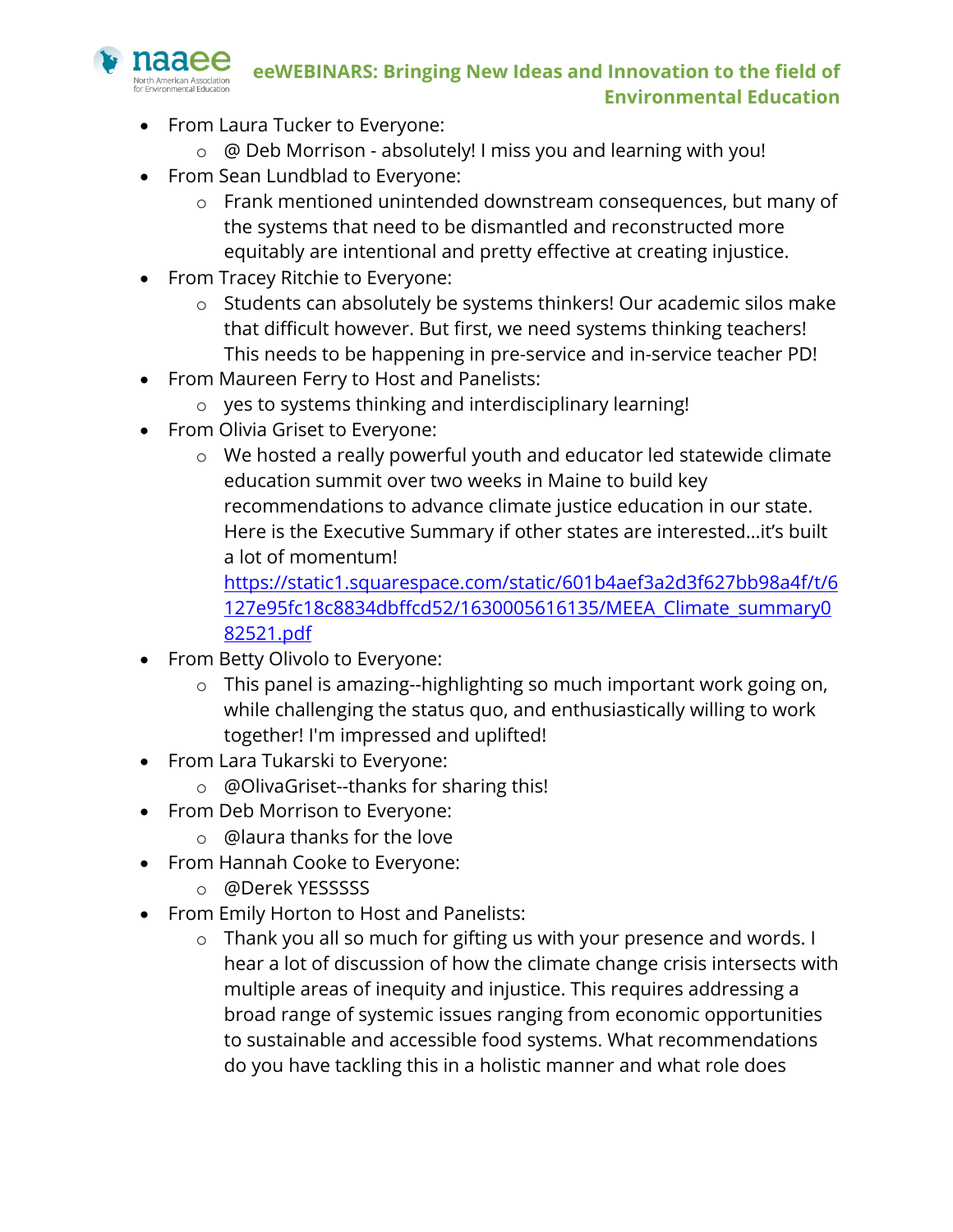

education have in this? For example, through multi-sectoral partnerships, through policy change, etc. . .

- From Deb Morrison to Everyone:
	- o Hope is in shared, equitable collaboration towards real change in practice
- From Sarah Johnson to Everyone:
	- $\circ$  I'm curious how many people on this call are involved in their local/state/school board government etc.. I believe we are called to be political leaders and work to change things from within in addition to our vocation of being environmental educators.
- From Will Freund to Everyone:
	- $\circ$  I love that so many people have hope due the work being done with young people. However I feel that we need to put more emphasis on those already in power and making decisions. Young people do not have the power to make decisions, adults do. By the time young people are in places of power to make the decisions, it will already be too late.
- From Michelle Finchum to Everyone:
	- o I was there too Frank!
- From Krishna K. Roy to Everyone:
	- o Apollo's Fire: Igniting America's Clean Energy Economy-Jay Inslee and Bracken Hendricks. Worth a read even though it was written in 2007!
- From Ashley James to Everyone:
	- o Sarah, I would love to be involved in government, but I need guidance on how to get into it!
- From Will Freund to Everyone:
	- o Ashley, keep an eye on city, county, state, and federal job boards and connect with your local leaders.
- From Joni Roberts to Everyone:
	- o https://www.instagram.com/p/CT-olp-vh8L/
- From Joni Roberts to Everyone:
	- o A meme from this week I posted that relates to what Frank was saying about his niece.
- From Ian Kindle to Everyone:
	- o Sarah, I'm on my city's Environmental Advisory Council, Ashley if you have something like that in your community, it's a good entry point to getting involved in community environmental leadership.
- From Hannah Cooke to Everyone: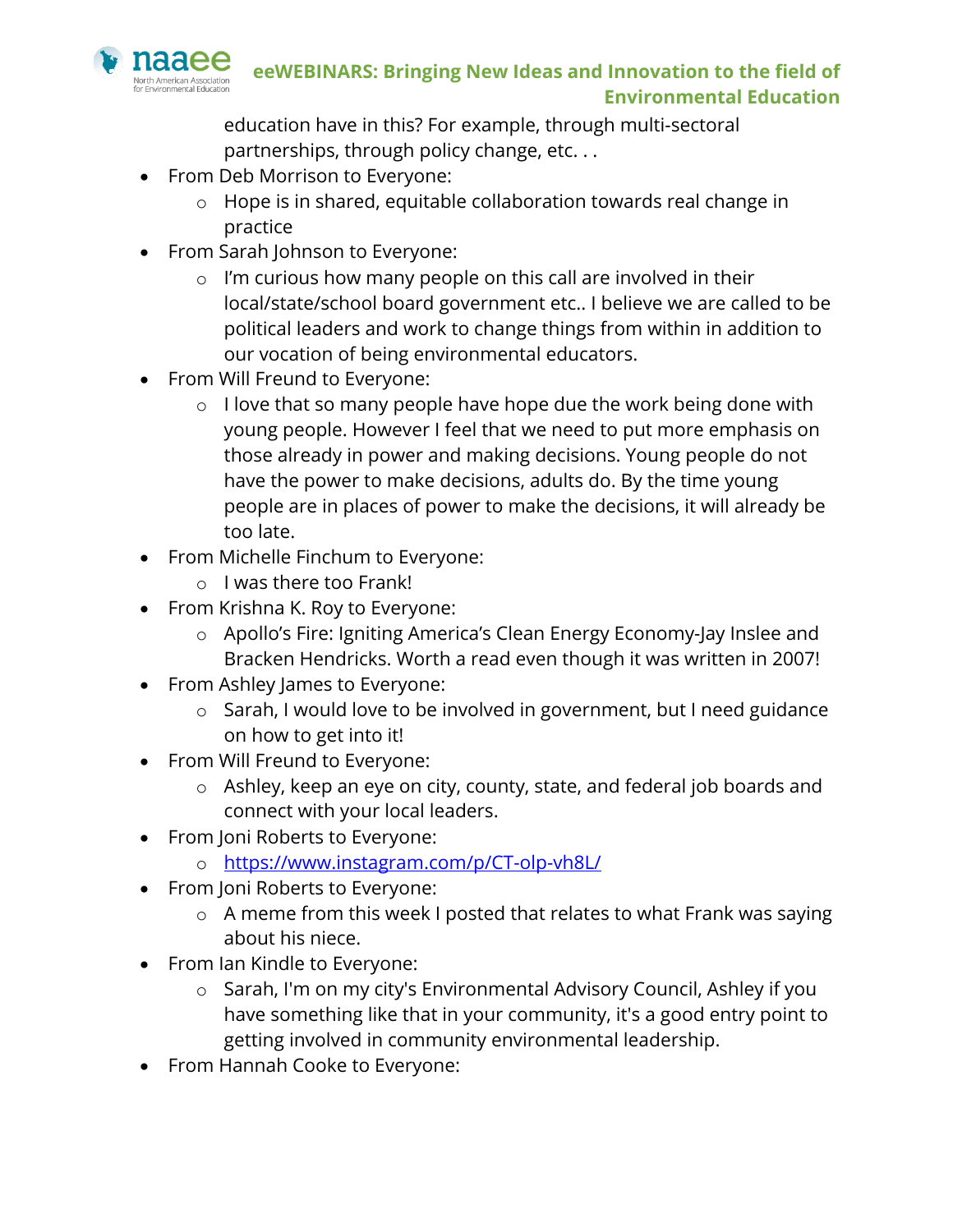![](_page_26_Picture_0.jpeg)

- o If we want teachers to do this work, we need to as a society value them… Their workload keeps increasing and their pay is embarrassing. I had to leave teaching because I felt like I couldn't make a difference any more
- From Sarah Johnson to Host and Panelists:
	- o Sarah B: RE Ashely James chat maybe we need to offer training on "how" to take action politically… inspire and teach practitioners to engage… not that you have tons of extra time on your plate… :-) guessing you've already thought of this as well
- From Will Parish to Everyone:
	- o Helping schools bring more kids onto campus using outdoor spaces for COVID days and beyond. Learning outdoors needs to be Plan A and inside teaching as Plan B.Visit the National COVID-19 Outdoor Learning Initiative (https://www.greenschoolyards.org/covid-learn-outside)
- From Hannah Newell to Everyone:
	- o +++ Yes Hannah! And our informal teachers at non-profits and community based organizations who have been teaching the teachers and their students
- From Priscilla Brotherton to Everyone:
	- o https://talkclimate.org/ website by mental health professionals and climate scientists
- From Ashley James to Everyone:
	- o Thank you Will and Ian!
- From Sarah Bodor (she/her) to Everyone:
	- o @SarahJ--yes, I was thinking this too. Will be thinking about this and welcome more conversation about what would be most useful.
- From Hayley Salazar to Everyone:
	- o YES! Frank, I teach AP Environmental Science in San Diego, and I have to be very careful to not overwhelm students with doom and gloom. The best solution that I've found is creating opportunities to take action. Whether it's a coastal cleanup, planting a campus garden, writing to legislators, or speaking up at a climate strike... it's the ACTION that students really need to envision hope.
- From Emily Horton to Everyone:
	- o One thing I frequently grapple with and seek to understand, is how values, sociocultural influences (including media and peers), and life experiences intersect with educational initiatives. As an example, consider the current landscape surrounding covid and vaccination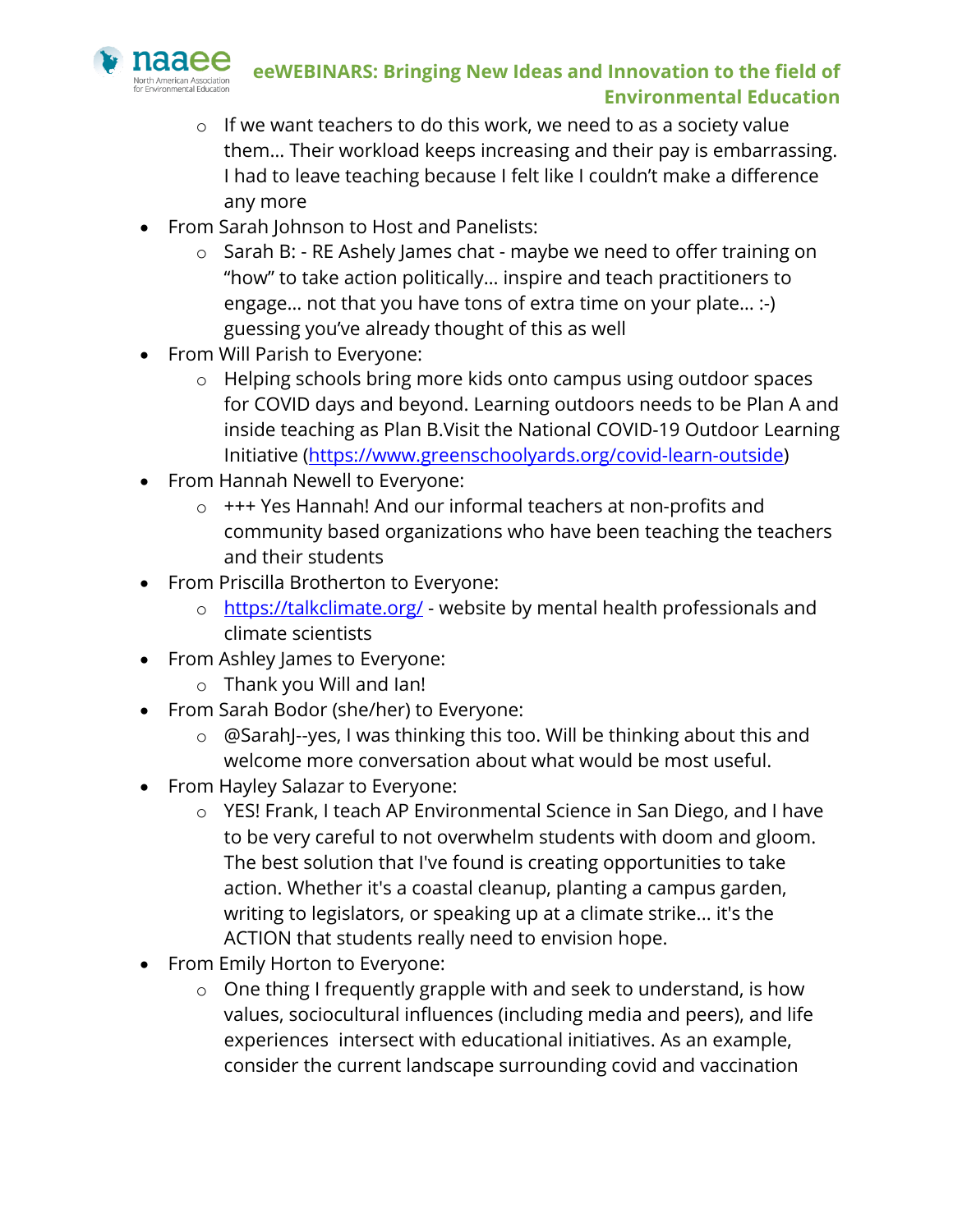![](_page_27_Picture_0.jpeg)

education efforts. That individual and relational component seems so critical to understand and incorporate into approach.

- From Frank Niepold, NOAA Climate to Everyone:
	- o I love the complexity of climate solutions developed and elevated by Project Drawdown; https://drawdown.org/solutions
- From Lara Tukarski to Everyone:
	- o Excellent podcast I listened to last week about climate anxiety and hope for the future: https://www.kqed.org/forum/2010101885372/climate-anxiety-andhow-it-can-lead-to-hopefulness?fbclid=IwAR2usJQvgb7r92ZzuR-Clg\_JpHW8Wem4JFG1Tw8HdXa\_rIJjcKy-UJ9wrNw
- From Olivia Griset to Everyone:
	- o Yes Christina!!!!
- From Saskia van Bergen to Everyone:
	- o Maybe useful? There have been a efforts the green chemistry community using systems and connecting it to the sustainable development goals. Example from higher Edhttps://www.acs.org/content/acs/en/greenchemistry/studentseducators/module-development.html
- From Tami Neilson to Everyone:
	- o @Will Parish, yes! COVID is an opportunity to encourage schools to do more outside. Opportunity in adversity = win!
- From Emily Fano to Everyone:
	- $o$  +++ $\vert$ ose
- From Hayley Salazar to Everyone:
	- o The climate strikes are on Friday!
- From Elizabeth Schmitz to Everyone:
	- o I agree, we all need to remember to include and elevate student voice. Thank you, Jose!
- From Frank Niepold, NOAA Climate to Everyone:
	- o ++++++Jose
- From Emily Fano to Everyone:
	- o https://fridaysforfuture.org/september24/
- From CARRIE Roach to Everyone:
	- o https://cleoinstitute.org/events/
- From Hannah Cooke to Everyone:
	- o The students that can strike on Fridays have an immense amount of privilege.
- From Ashley Young to Host and Panelists: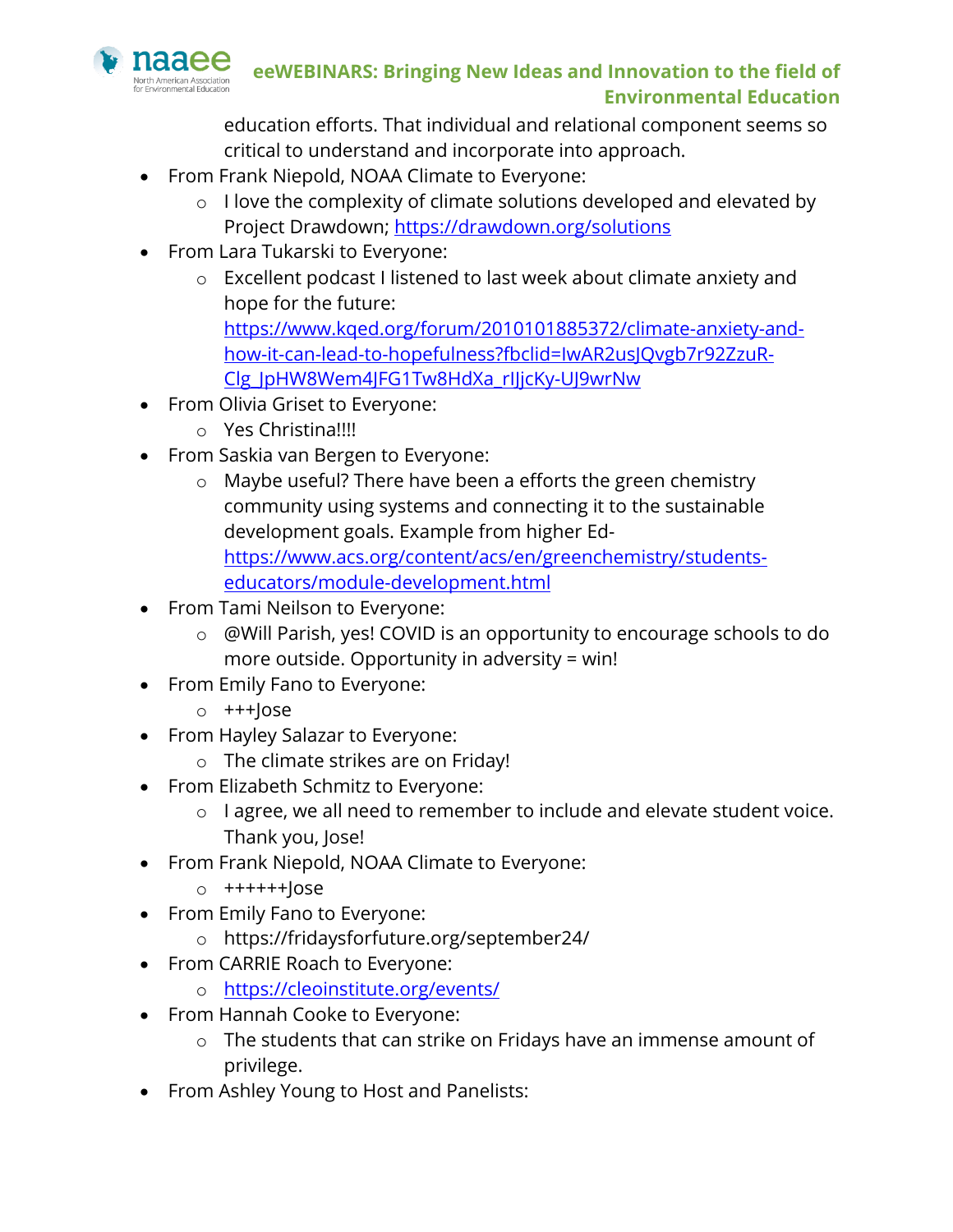![](_page_28_Picture_0.jpeg)

- $0$  \*\*\*\*
- From CARRIE Roach to Everyone:
	- o https://cleoinstitute.org/event/global-day-of-climate-action/
- From Sarah Johnson to Everyone:
	- o so so true Laura!!!
- From Will Freund to Everyone:
	- o I completely agree with the tokenizing of the youth
- From Maureen Ferry to Everyone:
	- o Maybe a lot more could be done in informal sectors where there is more intergenerational communication.
- From Deb Morrison to Everyone:
	- o Love the CLEO work!
- From Ashley Young to Everyone:
	- o Hate hearing that @Frank. Thanks for saying.
- From Jen Kretser to Everyone:
	- o Please take a look at The Wild Center's Youth Climate Summit program and all our free materials -- we've been working in partnership with youth for the last 13 years on leadership development, creating climate action projects in schools and communities, and elevating youth voice https://www.wildcenter.org/our-work/youth-climateprogram/ please reach out jkretser@wildcenter.org thanks :-)
- From Maureen Ferry to Everyone:
	- o I have seen kids teach their parents about systems and the environment : ) Its possible!!
- From Ian Kindle to Everyone:
	- o BEETLES project is doing great work in helping formal and nonformal educators improve their science teaching and learning. http://beetlesproject.org/
- From Ashley Young to Everyone:
	- o In Action for the Climate Emergency's Teacher Resources we position young people as leading the lessons and being change agents. Hope this link is helpful https://ourclimateourfuture.org/resources/
- From Olivia Griset to Everyone:
	- o +1 for the wild center's work…great resources!!!!
- From Emily Horton to Host and Panelists:
	- o That really resonates, Frank, and yes to compensating people's time, Laura! We need to continue changing institutional mindsets and funding allocation patterns and policies to shift the needle here.
- From Derek Hoshiko to Everyone: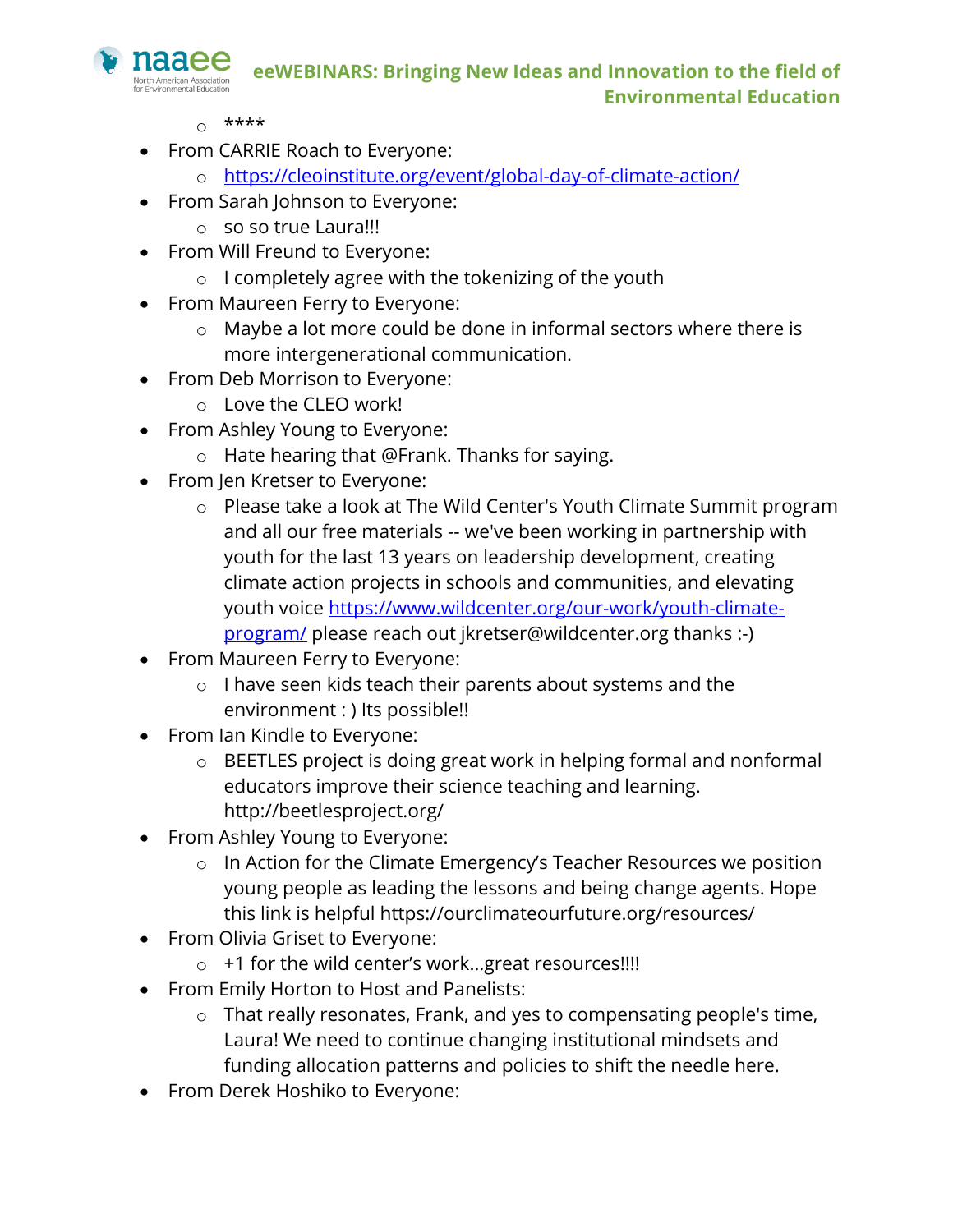![](_page_29_Picture_0.jpeg)

- o #adultism #equity #youthleadership #studentvoice
- From Tracey Ritchie to Everyone:
	- o Mock COP is a great example of the youth leading in powerful ways. https://www.mockcop.org/ Thanks to the panelists for all of the acknowledgements of how to MEANINGFULLY engage youth
- From Lara Tukarski to Everyone:
	- o How can we inspire youth to want to force their own seat at the table?
- From Erica Meier to Everyone:
	- $\circ$  +1 Christina
- From Emily Horton to Everyone:
	- o Thank you, Christina!!
- From Sarah Johnson to Everyone:
- Christina if you ever run for office, I'd vote for you :-)
- From Kelley Le to Everyone:
	- o Love that, Christina! It's beyond performative action.
- From Sean Lundblad to Everyone:
	- o Thank you, Christina.
- From Elizabeth Soper to Everyone:
	- o ++Kelley Le :)
- From Judy Braus (she, her) to Everyone:
	- o ++Jose!!!!!
- From Lara Tukarski to Everyone:
	- o The values lens is so key.
- From Sam Butler to Everyone:
	- o I'm working on a project to support collective action for climate transitions and systems transformation in our own local neighborhoods. This is an open, public project — and people are encouraged to get involved (especially teachers, students and people wanting to get active locally). Here's an early version of the project: https://placeflow.net/welcome. If you're interested, check it out, and feel free to reach me at https://linkedin.com/in/sambutler8 or sam@sambutler.us — very interested in connecting with others and working together!
- From BRYN WELLER to Host and Panelists:
	- o Artists can also be powerful environmental educators with their work.
- From Deb Morrison to Everyone:
	- $o$  +++ $\log e$
- From Chris Metropolis to Everyone: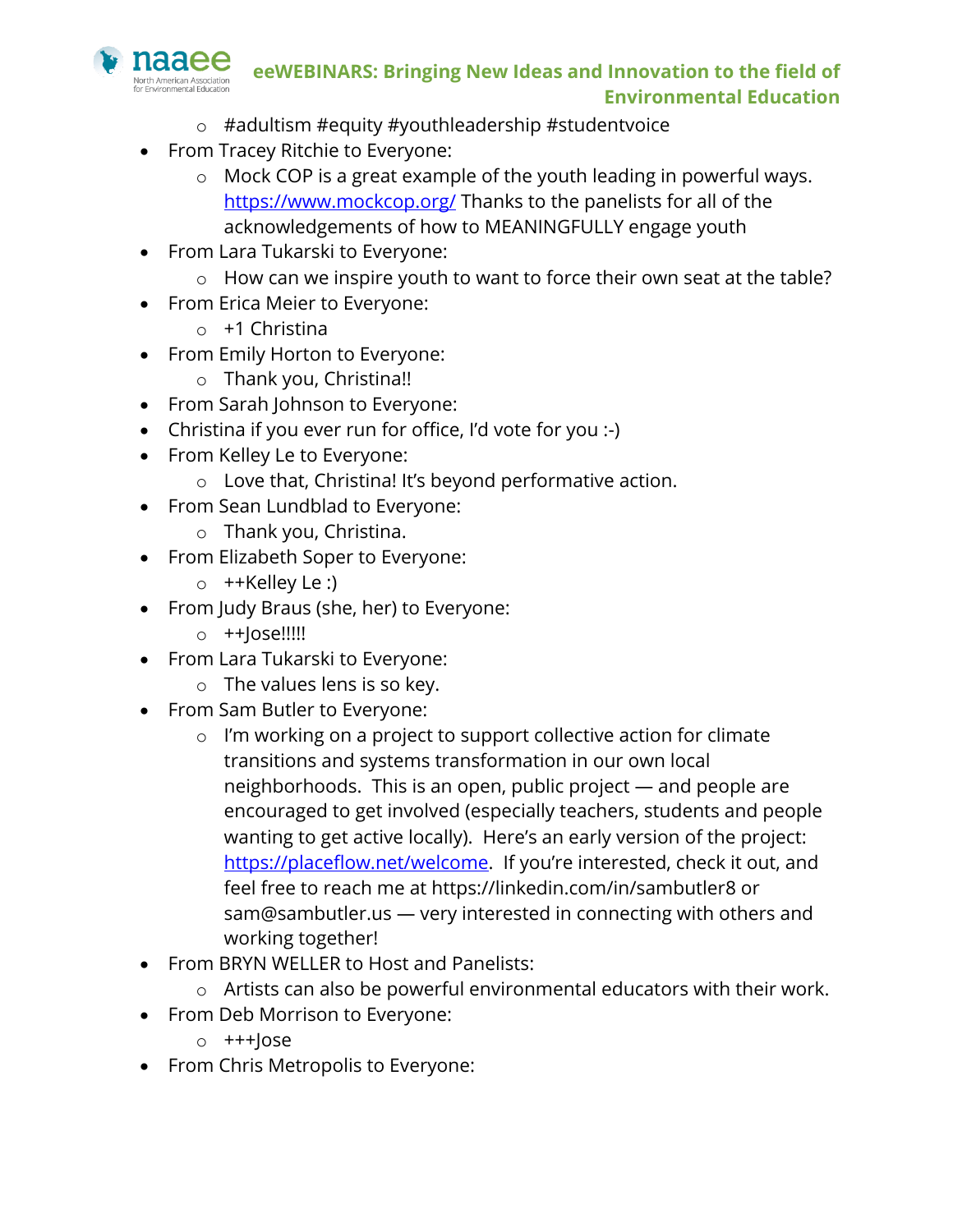![](_page_30_Picture_0.jpeg)

- o When it comes to wealth (and equity), the majority of people are not going to want to give that up. If you think the vaccine issue is divisive, wait until people are asked to share their wealth (through taxes, probably). And politicians won't have the spine to force that
- From martha Brady to Everyone:
	- o thank you all. Excellent discussion.
- From BRYN WELLER to Host and Panelists:
	- o Conservation art touches both the left and right sides of the brain- emotion helps people learn, remember and take action.
- From Frank Niepold, NOAA Climate to Everyone:
	- $\circ$  I wish we were all in a real room together to widen and deepen this dialog that leads to a shared goal of what we could and need to do together!
- From Sarah Johnson to Everyone:
	- o it seems to me that interested folks here should join the NAAEE staff leadership in advocating for EE by following the eePro Advocacy group https://naaee.org/our-work/programs/naaee-policy-initiatives
- From Tyra Brown to Everyone:
	- o +++Christina
- From Lara Tukarski to Everyone:
	- o +++Yes, Frank!
- From Judy Braus (she, her) to Everyone:
	- o And we want to keep this conversation going and hope to hear from you about how we can take intention into action! :-)
- From Lourdes Flores to Everyone:
	- o Absolutely agree!
- From Emily Horton to Host and Panelists:
	- o Debbie Dazzler! Your words were so enriching, Christina. I think it helps us to keep the conversation real and grounded.
- From Sarah Bodor (she/her) to Everyone:
	- o +++Emily!
- From BRYN WELLER to Host and Panelists:
	- o Yes, Laura--it's about COLLABORATION between all of us with our unique knowledge and skills!
- From Joni Roberts to Everyone:
	- $\circ$  A bunch of teachers this explains the abundant knowledge sharing in this session with panelists and attendees!
- From Judy Braus (she, her) to Everyone: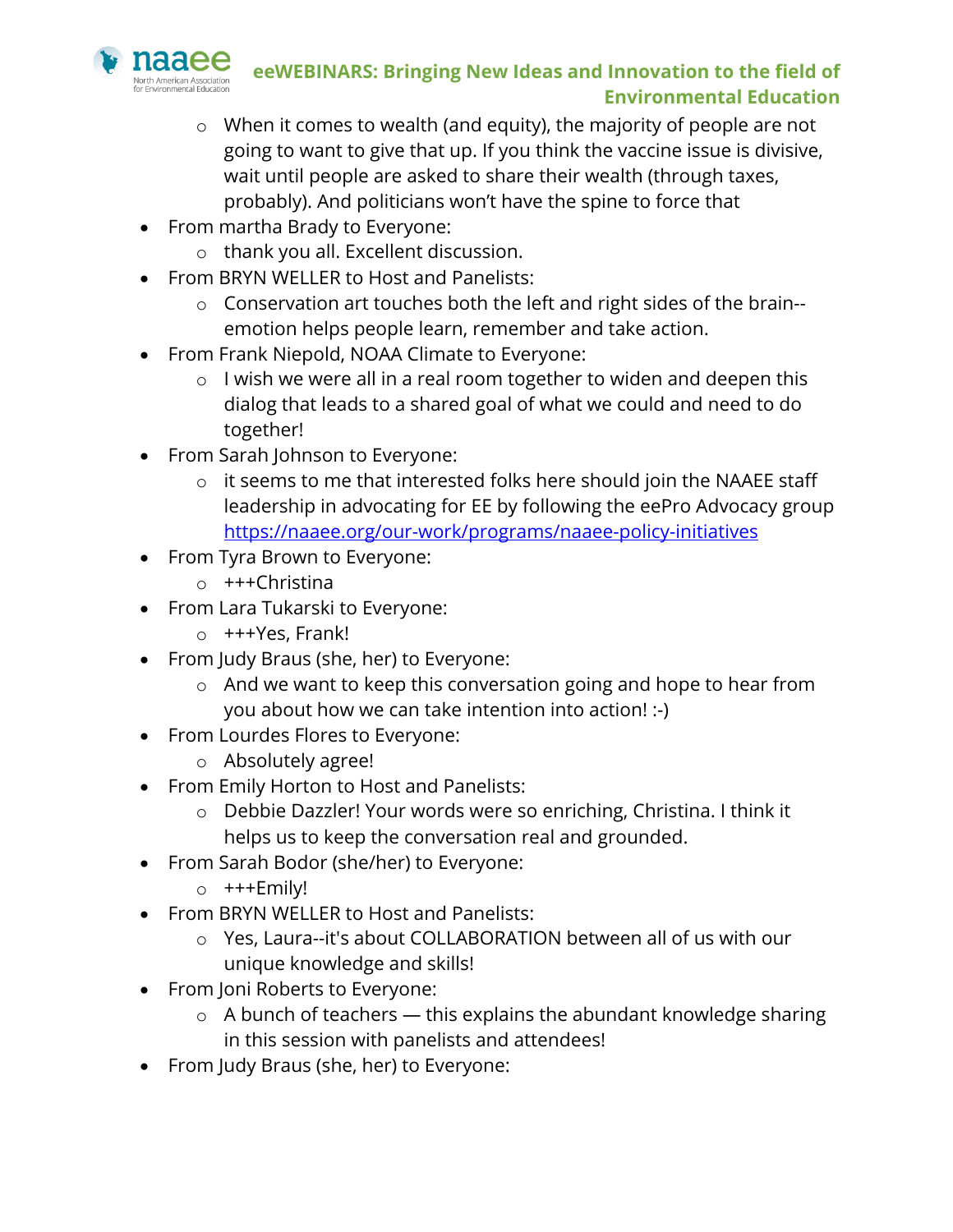![](_page_31_Picture_0.jpeg)

- o Thanks to Jose and our panelists for a wonderfully rich and intellectually stimulating conversation. And thanks for the great comments in the chat!!!+++ to all of you!
- From Ian Kindle to Everyone:
	- o **Thank you teachers!!!**
- From Louise Prescott to Everyone:
	- o What Laura just said reminds me--Ayana Elizabeth Johnson has a great venn diagram to help folks think through how they can take climate action! https://generation180.org/where-do-i-start/
- From Kate Goss to Host and Panelists:
	- o Extraordinary- thank you!
- From Eric Havel to Host and Panelists:
	- o Thanks everyone for a great conversation Much to do together!
- From Deb Morrison to Everyone:
	- o Thank you all
- From Judy Braus (she, her) to Everyone:
	- o https://www.allwecansave.earth/
- From Olivia Griset to Everyone:
	- o Thank you all —really amazing panel!!!
- From Tim Zimmerman to Host and Panelists:
	- o Yes! Attend the conference!
- From Sam Butler to Everyone:
	- $\circ$  Regarding intersections  $-$  I had a conversation this week with someone who lives in a food desert. They described the solution not as more grocery stores, or local gardens — but a community center, which could provide childcare support while growing food literacy and gardening knowledge at the same time. The answer to local food access and local food systems, being centered in childcare! It was a very eye-opening perspective for me.
- From Emily Horton to Everyone:
	- o Gracias a todos! Thanks to all!
- From BRYN WELLER to Host and Panelists:
	- o Thank you, Everyone!!!
- From Larissa Johnson to Everyone:
	- o Thank you!
- From Anne Umali, NAAEE (she/her) to Everyone:
	- o Come to the conference!!! https://conference.naaee.org/
- From Erica Meier to Everyone:
	- o We may all need a copy of this chat haha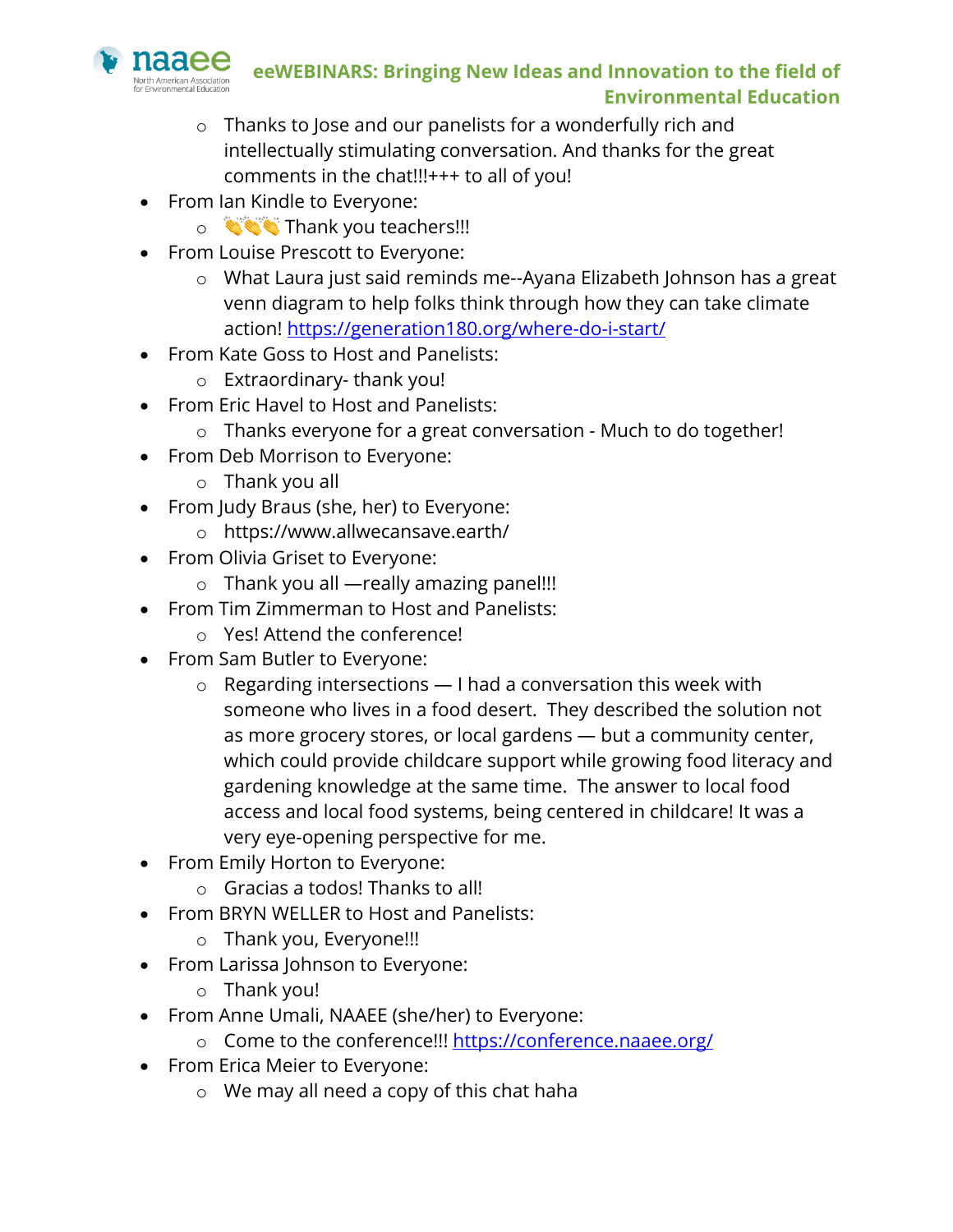![](_page_32_Picture_0.jpeg)

- From Jessica Mkitarian to Host and Panelists:
	- o Another great scicommer who has a new book, Saving Us about speaking to values: http://www.katharinehayhoe.com/
- From Frank Niepold, NOAA Climate to Everyone:
	- o Thank you all!
- From Mariano Flores to Everyone:
	- o greetings and congratulations for the work you do, with the global challenge we have we would have to join efforts at a global level as well, greetings from Barcelona
- From Ian Kindle to Everyone:
	- o Thanks for a great session! Good inspiration!
- From CARRIE Roach to Host and Panelists:
	- o Thank you all! Thank you, Jose!
- From Louise Prescott to Everyone:
	- o Thanks to all the panelists and Jose for synthesizing all the great conversation!
- From Carter McBride to Host and Panelists:
	- o Excellent moderation Jose! Hope to see you soon.
- From Jen Kretser to Everyone:
	- o this was great! thank you
- From Elizabeth Soper to Everyone:
	- o Thanks NAAEE for pulling this together...very inspiring...fabulous group of panelists - moderator and CHAT participants. Can't wait to get chat list to really review.
- From Tim Zimmerman to Host and Panelists:
	- o Thanks all.
- From Tyra Brown to Everyone:
	- o So very grateful for this discussion with you all! Thank you for your time and all this great work!!
- From Nicole Avendaño to Host and Panelists:
	- o Thank you to every panelist! Christina, your words really spoke to me today.
- From Maureen Ferry to Everyone:
	- o thanks everyone! yes to collaborations!
- From Christina Kwauk (she/her) to Host and Panelists:
	- o Thank you so much, Jose, for such excellent facilitation. Thank you Judy and Sarah and Anne for organizing this. And thank you Laura and Frank for such a great discussion.
- From Anne Umali, NAAEE (she/her) to Everyone: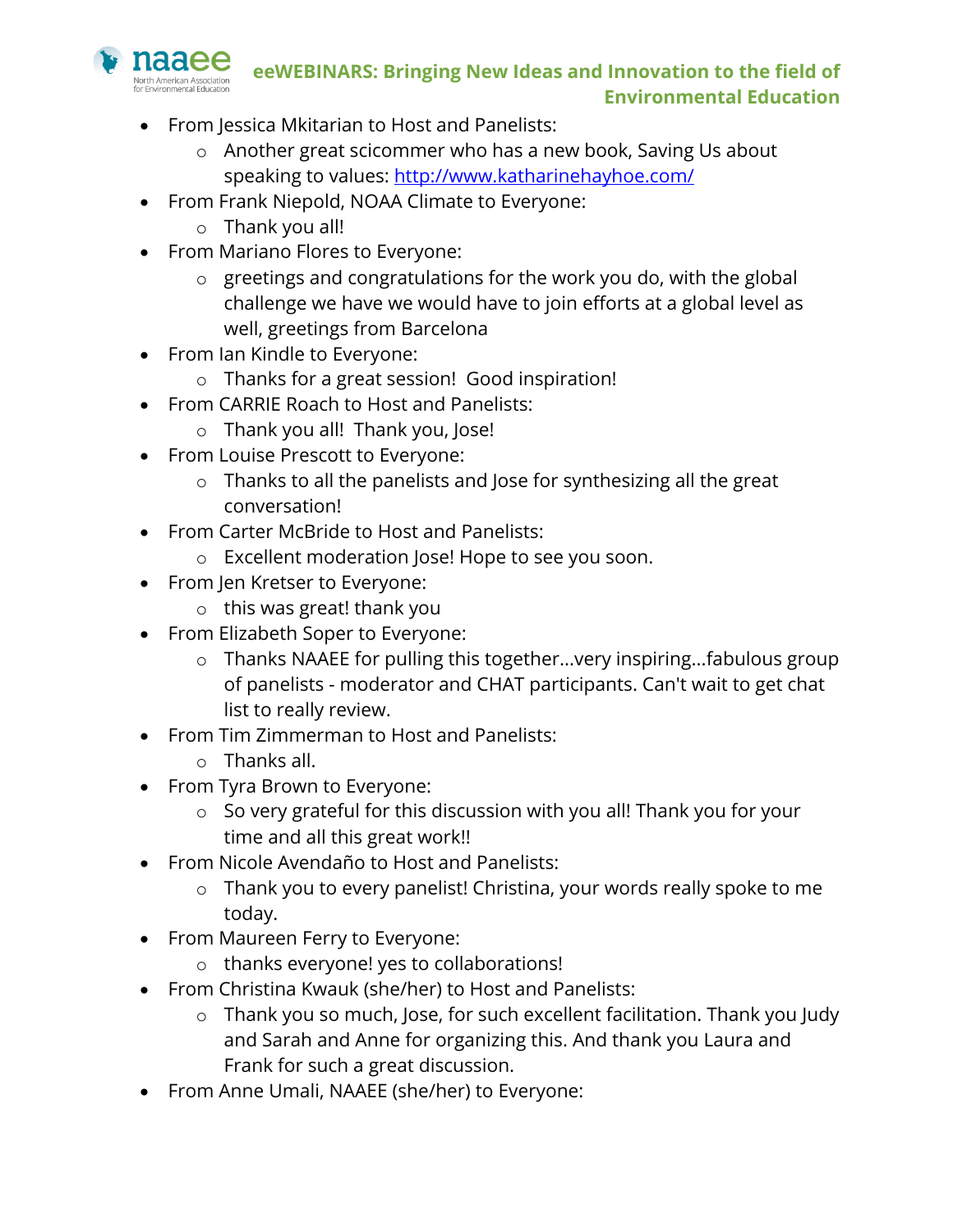![](_page_33_Picture_0.jpeg)

- o AWESOME job Christina, Laura, Jose, and Frank! Such a great conversation!
- From Frank Niepold, NOAA Climate to Everyone:
	- o If you want to stay connected on Ace you can join here; https://aceframework.us/ and https://cleanet.org/clean/community/index.html
- From Derek Hoshiko to Host and Panelists:
	- o Got error ERR\_TOO\_MANY\_REDIRECTS with http://climateedpolicy.org/
- From Mariano Flores to Everyone:
	- o I share an educational resource published in spanish from Barcelona https://www.entrepueblos.org/news/guia-didactica-emergenciaclimatica/
	- o we are open to any collaboration. edualter@pangea.org
- From Frank Niepold, NOAA Climate to Everyone:
	- o Also, you can join the US ACE Coalition here; https://www.usacecoalition.org/join-the-coalition
- From Jen Kretser to Everyone:
	- o Hi everyone, speaking of coalitions. If you are interested and/or going to COP26, we have a U.S. Action for Climate Empowerment Coalition Delegation that will be elevating climate change education, training, public engagement, access to information, coordinating across networks, and public participation. Check out the website https://www.usacecoalition.org/ and there is a button at the top to join. Elevating at the international level! Thank you!!!!!
- From Janice Elvidge to Everyone:
	- o What is the climate ed policy web address again?
- From BRYN WELLER to Host and Panelists:
	- o climateedpolicy.org
- From Mary Ocwieja to Everyone:
	- o climateedpolicy.org
- From Jose Gonzalez (he/him) to Everyone:
	- o Thank you all for a wonderful space! For any in the audience that will also join us for the NAAEE conference, I'll see you for the closing on Oct 15!
- From Janice Elvidge to Everyone:
	- o I can not get the climateed policy website to work at all.'
- From Tim Zimmerman to Host and Panelists:
	- o https://www.climateedpolicy.org/
- From Sarah Johnson to Everyone: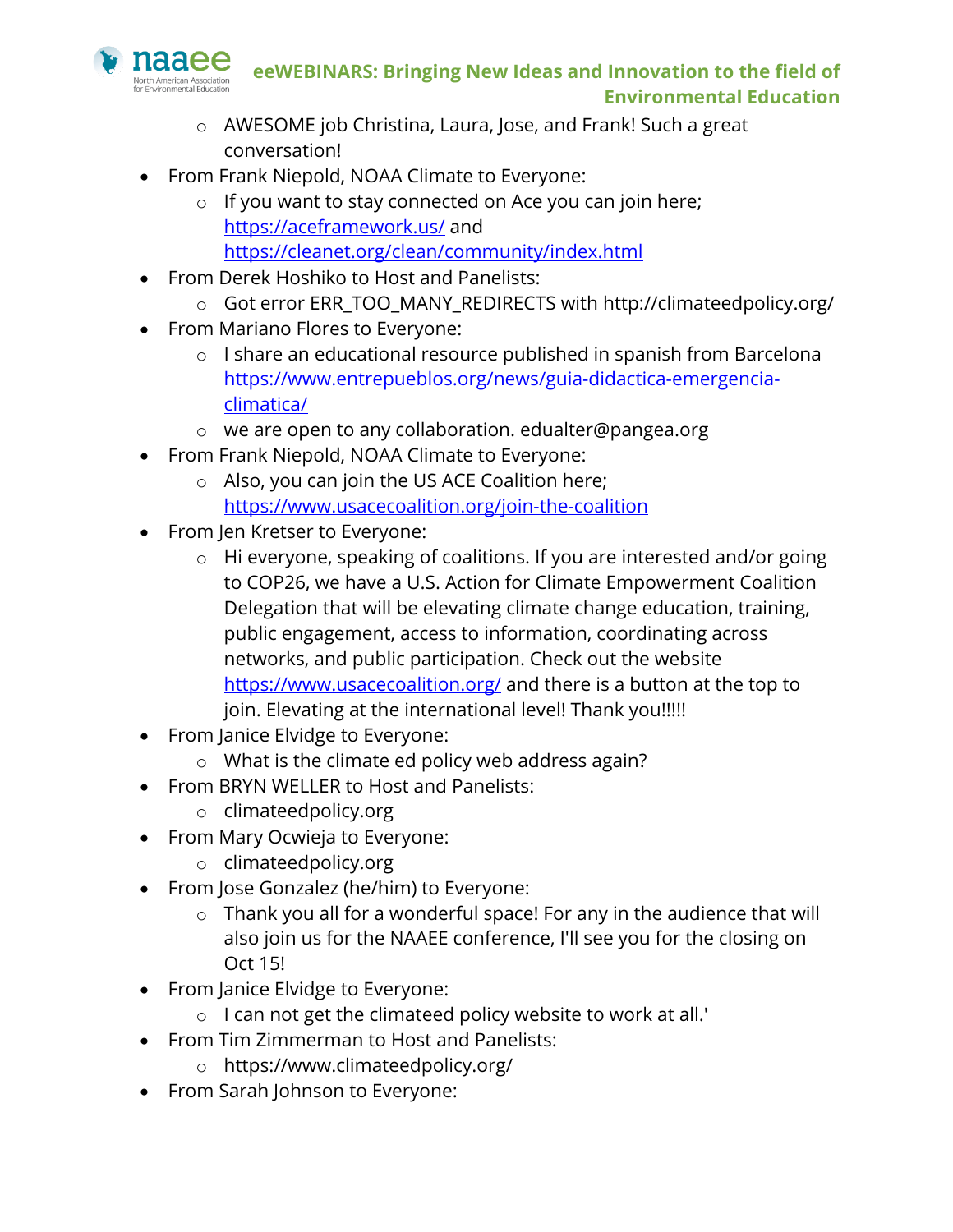naaee **Jorth American Association** 

- o https://www.climateedpolicy.org/
- From Vanessa Carter to Host and Panelists:
	- o @Sarah can teachers screen the youth panel for their students for free or must they register for all? TY!
- From Joni Roberts to Everyone:
	- o Try https://www. In front of link and see if that helps
- From Anne Umali, NAAEE (she/her) to Everyone:
- o The 30U30 pre-conference plenary is open to all for free!
- From Vanessa Carter to Host and Panelists:
	- o @Anne TY!
- From Emily Horton to Everyone:
	- o @Mariano Flores (wow, thanks for joining from Barcelona!). que impresionante! Bienvenidos. yes to global efforts.
- From Janice Elvidge to Everyone:
	- o Sarah, that worked!
- From Anne Umali, NAAEE (she/her) to Everyone:
	- o Registration link for Building a Climate of Hope: Young Voices Reflect on Resilience, Creativity, and the Future https://naaee.org/eepro/learning/webinars/webinar-building-climatehope-young
- From Estrella Risinger to Host and Panelists:
	- o This has been an incredibly thoughtful discussion. Thanks, NAAEE and can't wait for the conference!
- From Julia Babbitt to Everyone:
	- o Fantastic session! Thank you all!
- From Tracey Ritchie to Everyone:
	- o Thanks NAAEE team, another amazing event!
- From Anne Umali, NAAEE (she/her) to Everyone:
	- o Everyone will get the recording and the chat sent directly to your email by tomorrow! Thanks, all!
- From Sarah Bodor (she/her) to Everyone:
	- o Vanessa, we'll follow up! Good idea.
- From Frank Niepold, NOAA Climate to Everyone:
	- o Thanks NAAEE!!!
- From Christina Kwauk (she/her) to Everyone:
	- o Thank you everyone for such a thoughtful session today!
- From Janice Elvidge to Everyone:
	- o Thank You!
- From Sarah Johnson to Host and Panelists: